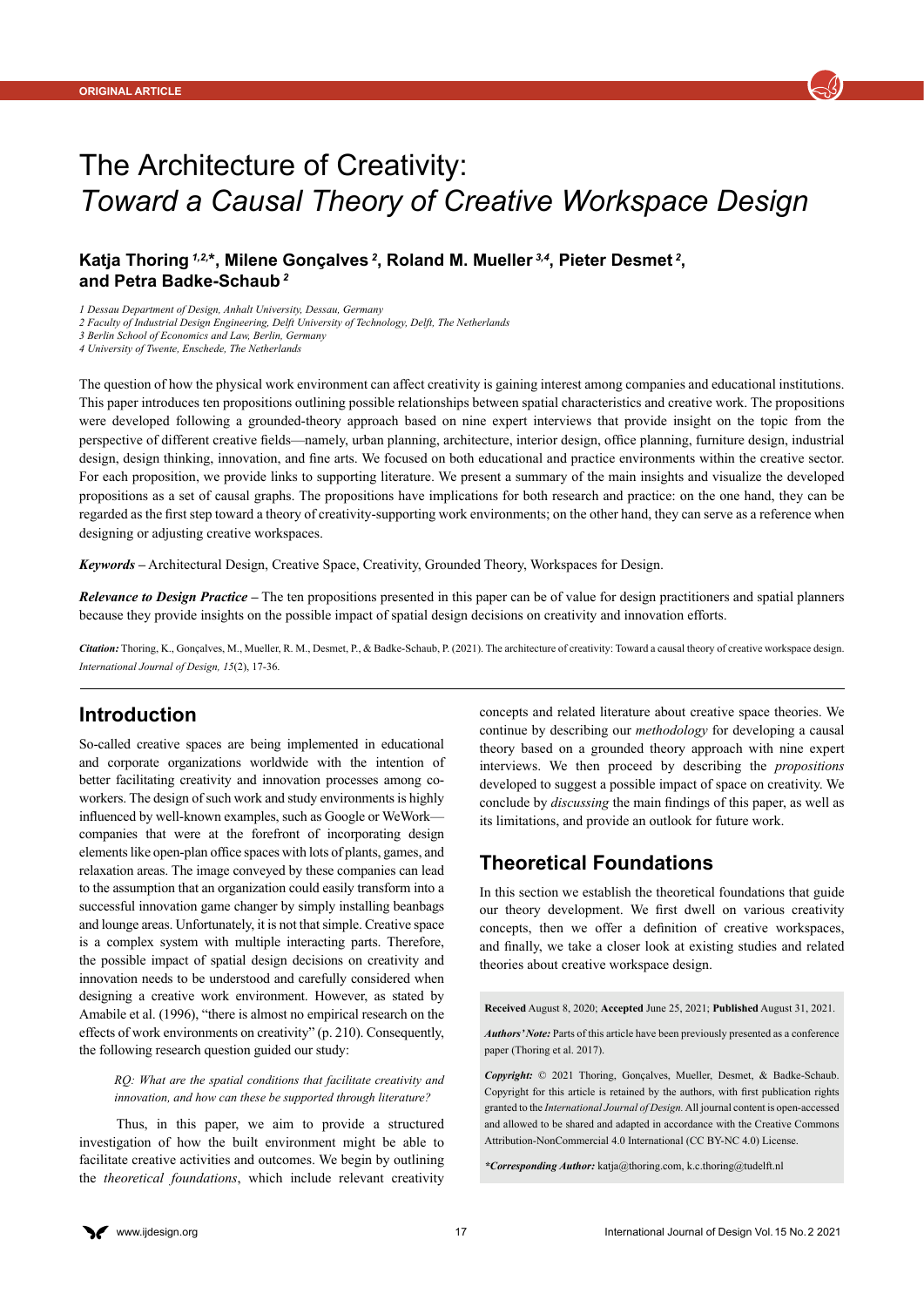# **Creativity Concepts**

Numerous definitions of creativity exist. Most authors distinguish between creativity as an outcome (a creative solution) and creativity as a process. A creativity outcome should be novel (both original and unique), meaningful, and useful at the same time (Amabile et al., 1996; Boden, 1996; Sääksjärvi & Gonçalves, 2018; Sarkar & Chakrabarti, 2007; Sawyer, 2006; Stein, 1953; Sternberg, 1988; Weisberg, 2006). Gero (1996) added *unexpectedness* as a further aspect to this definition of creativity, and Simonton (2012) added *surprise*, which is similar to unexpectedness. The most widely accepted definition of creativity as a process is still the one developed by Wallas (1926), who proposed a four-step creative problem-solving process. These steps are *preparation*  (investigation of the problem in all directions), *incubation*  (unconscious processing), *illumination* (sudden insight and creation of a solution), and *verification* (critical elaboration and validation of the idea). Several authors suggested that elaboration needs to be separated from validation, because early critique would kill creativity (Osborn, 1953).

**Katja Thoring** is Professor for Integrated Product Design at Anhalt University in Dessau, Germany, and Visiting Professor at the Faculty of Industrial Design Engineering of Delft University of Technology, The Netherlands. She has a background in Industrial Design and researches on topics such as creative workspaces, technology-driven design innovation, and design education. She holds a PhD in Design Research from TU Delft on the topic of creative spaces.

**Milene Gonçalves** is Assistant Professor of Creativity in Product and Service Design, in the Faculty of Industrial Design Engineering at Delft University of Technology. She holds a PhD in Design Creativity from TU Delft, on the inspiration process of designers and its influence on design creativity and innovation. Since then, Milene has continued working on creativity and visual thinking, expanding on how designers create and (visually) express ideas, both in education and in research. She is currently working on the topic of data as creative material, particularly in the mobility field. Milene's key terms include creativity, creativity facilitation, creative confidence, framing, reflection, visualization, and its influence on the development of innovative ideas.

**Roland M. Mueller** is Professor of Information Systems, especially Business Intelligence at the Berlin School of Economics and Law, Germany. There he is the co-director of the Institute of Data-Driven Digital Transformation (d-cube). He has also a visiting professorship appointment at the University of Twente, The Netherlands. He published four books and more than 80 peer-reviewed academic papers. His research areas are in the fields of data thinking, user-driven innovation methods for data projects, design validity, meta-theoretical analysis as a research method, as well as the use of ontologies and knowledge graphs for information extraction.

**Pieter Desmet** is Professor of Design for Experience and head of the Human-Centered Design department at Delft University of Technology. His main research interest is in understanding why and how design influences mood and evokes emotions, and how design can contribute to the well-being of individual users and communities. He is partner of Emotion Studio and founder of the Delft Institute of Positive Design, an initiative to stimulate the development of knowledge that supports designers in their attempts to design for human flourishing. Besides his research, he contributes to local community projects, such as a cultural Rotterdam-based House of Happiness.

**Petra Badke-Schaub** is Professor of Design Theory and Design Methodology at Delft University of Technology. She has a background in cognitive and social psychology and did her PhD on groups and complex problem solving. Her research interests and publications cover topics such as research and design methodology, quantitative and qualitative research approaches, team mental models, experience and creativity in design, and the influences of cognitive processes on thinking in design teams. She developed approaches for defining and analyzing critical situations, and for problem solving and decision making of individuals and teams in complex environments. Her research encompasses long-term interdisciplinary projects with focus on the analysis of teamwork and leadership processes as well as laboratory studies on thinking in design.

In order to select relevant creativity concepts that shall guide our theory development, we have taken two different lenses: a process lens and a cognitive lens. Both perspectives will help us to tell a more complete story regarding how an external factor (the space) impacts creativity.

First, we consider creativity not as a singular activity happening in a vacuum but rather as a sequence of different activities which leads to the creation of ideas and insights. Our research focuses on the ability of the built environment to facilitate such *creative activities*. Hence, the definitions of creativity as a process are more relevant for our study. Accordingly, our research question centers on the questions if and, if yes, how the environment can facilitate (1) *preparation*, (2) *incubation*, (3) *illumination*, (4) *elaboration*, and (5) *verification*.

Besides Wallas's (1926) four-stage model of creativity, other concepts are equally relevant to our theory development. Building on Wallas's definition, Guilford (1950) introduced the concept of (6) *divergent thinking* and (7) *convergent thinking*  as modes of thought to explain creativity. Divergent thinking means producing a large quantity and variety of ideas, whereas convergent thinking describes the process of narrowing down to one solution—concepts that are also popular in current design thinking (Brown, 2009).

Later, Guilford (1967) differentiated divergent thinking further into (8) *flexibility* (the variety of ideas diverging into different directions) and (9) *fluency* (the quantity of ideas produced), which are seen as important elements of a creative process. These concepts were considered in our theory development as well.

Wallas's model of the creative process did not, however, suggest any deliberate synthesizing and structuring of research insights—a concept known as *synthesis* and *point of view* in design thinking (Brown, 2009). Hence, we add (10) *synthesis* to our list of relevant creativity concepts.

Secondly, to explore these creativity-related concepts from a cognitive perspective, we take a look at related concepts from cognitive theory. Therefore, adding to the aforementioned concepts, other creativity-related concepts will guide our theorydevelopment process, such as (11) *fixation*—the inappropriate repetition of existing solutions (Cardoso & Badke-Schaub, 2011a; Jansson & Smith, 1991; Purcell & Gero, 1996), (12) *priming*—the activation of a specific, for example creative, mindset (Sassenberg et al., 2017), and (13) *serendipity*—the unexpected finding of valuable ideas, persons, and things (Goldschmidt, 2015; Meusburger et al., 2009).

The brain switches frequently between two cognitive modes: *focused mode* and *diffused mode* of thinking (Immordino-Yang et al., 2012; Moussa et al., 2012; Oakley, 2014; Raichle & Snyder, 2007). The focused mode (also called highly attentive state) is "a direct approach to solving problems using rational, sequential, analytical approaches" (Oakley, 2014, p. 12) and is mostly linked to the prefrontal cortex. In the diffused mode (also called resting state network or default mode network), the mind wanders and connects different areas of the brain in a more relaxed manner (Oakley, 2014). The focused and diffused modes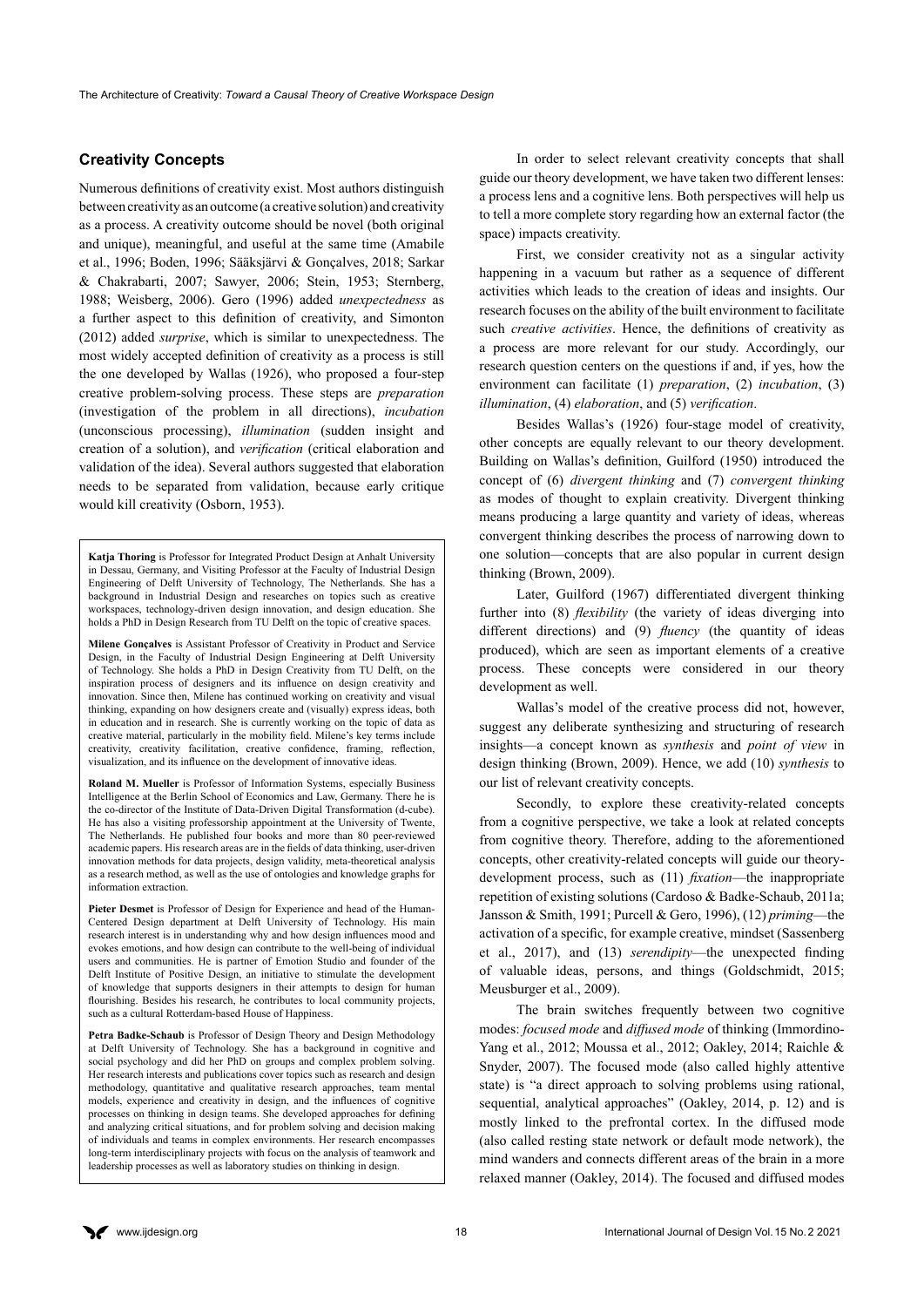are similar to De Bono's (2009) concepts of vertical and lateral thinking and Guilford's (1950) concepts of *convergent thinking*  and *divergent thinking* (as outlined earlier). The diffused mode is associated with higher creativity, especially when divergent thinking is involved (Takeuchi et al., 2012).

Table 1 summarizes the 13 creativity-related concepts that were considered for our theory development. We will refer to these concepts throughout the paper to illustrate the anticipated impact of our propositions.

Our goal is to offer an overview of relevant creativity concepts, rather than focusing on one creativity theory, only. These different dimensions of creativity could each be affected through the spatial environment and, hence, will be included in our proposition formation.

# **Creative Space**

Thoring et al. (2020) define creative spaces as physical structures and elements at different scales that are able to support creative work processes and to facilitate creativity. The scales of the physical structures and elements can vary—for example, from pieces of furniture, the room's layout and interior design, the architectural building, to the location within a specific urban context. The concept of creative space covers environments in both educational and corporate contexts, as well as special forms such as incubators, makerspaces, co-working spaces, and innovation labs (Thoring et al., 2020).

### **Related Literature**

There is a long history of research that investigates the effects of space on work productivity (Oseland, 1999). In the last few decades, creativity and innovation have become a bigger

part of work, being considered essential 21st century skills for the future of the workplace (World Economic Forum, 2016). Therefore, interest in the connection between workspace and creativity has grown. Several studies have investigated creative spaces of practitioners (e.g., Kristensen, 2004; Moultrie et al., 2007). Simultaneously, an increased interest in creative learning environments has emerged in the area of elementary schools and kindergartens (e.g., Boys, 2010; Dudek, 2000; Ehmann et al., 2012; Kaup et al., 2013). Some authors have looked particularly at creative learning spaces in design-focused educational contexts (Cannon & Utriainen, 2013; Jankowska & Atlay, 2008; Jones & Lloyd, 2013; Leurs et al., 2013; Setola & Leurs, 2014; Weinberg et al., 2014), but most of them addressed only specific topics, such as virtual creative spaces or environments for media studies.

A systematic literature review on creative spaces by Thoring et al. (2020) yielded only five sources that presented a causal theory of creative spaces that would explain any possible relationships between spatial designs and creativity: Martens (2008), McCoy (2005), Meinel et al. (2017), Paoli et al. (2017), and Thoring et al. (2017).

Martens (2008) presented a hypothetical framework based on a case study, outlining how the physical work environment contributes to creativity and creative work processes. The framework positions creativity, creative work, and an appropriate work environment. The identified critical factors were layout, furniture, color, finishing, and light. More specifically, he identified several aspects as conducive to creativity: open space, spaciousness, unconventional architecture, interim showcases, indoor climate, an adequate noise level, bright colors, and haptic textures.

McCoy (2005) looked into the literature on team creativity in organizations that linked creative team characteristics and social influences to properties and attributes of the physical

**Table 1. Relevant creativity-related concepts utilized for theory development.**

| #              | Concept                                      | <b>Explanation</b>                                                                                                  | <b>Source</b>                             |
|----------------|----------------------------------------------|---------------------------------------------------------------------------------------------------------------------|-------------------------------------------|
|                | Preparation                                  | Investigation of the problem in all directions                                                                      | Wallas (1926)                             |
| 2              | Incubation                                   | Unconscious processing                                                                                              | <b>Wallas (1926)</b>                      |
| 3              | Illumination                                 | Sudden insight                                                                                                      | <b>Wallas (1926)</b>                      |
| 4              | Elaboration                                  | Adding detail; narrowing down toward fewer solutions (part of convergent thinking)                                  | Osborn (1953)                             |
| 5              | Verification                                 | Critical validation and selection                                                                                   | <b>Wallas (1926)</b>                      |
| 6              | Divergent Thinking /<br>Diffused Mode        | The process of expanding the problem and solution space in order to explore a large<br>variety of design directions | <b>Guilford (1950)</b><br>Oakley (2014)   |
| $\overline{7}$ | Convergent Thinking /<br><b>Focused Mode</b> | The process of narrowing down the problem and solution space towards a smaller set of<br>solutions                  | <b>Guilford (1950)</b><br>Oakley (2014)   |
| 8              | Flexibility                                  | Variety of ideas (part of divergent thinking)                                                                       | <b>Guilford (1967)</b>                    |
| 9              | Fluency                                      | Quantity of ideas (part of divergent thinking)                                                                      | Simonton (1999)<br><b>Guilford (1967)</b> |
| 10             | Synthesis                                    | Conscious, deliberate processing                                                                                    | Brown (2008)                              |
| 11             | Fixation                                     | Inappropriate repetition of existing ideas                                                                          | Purcell & Gero (1996)                     |
| 12             | Priming                                      | Activation of a specific mindset                                                                                    | Sassenberg et al. (2017)                  |
| 13             | Serendipity                                  | Unexpected finding of ideas, persons, and things                                                                    | Goldschmidt (2015)                        |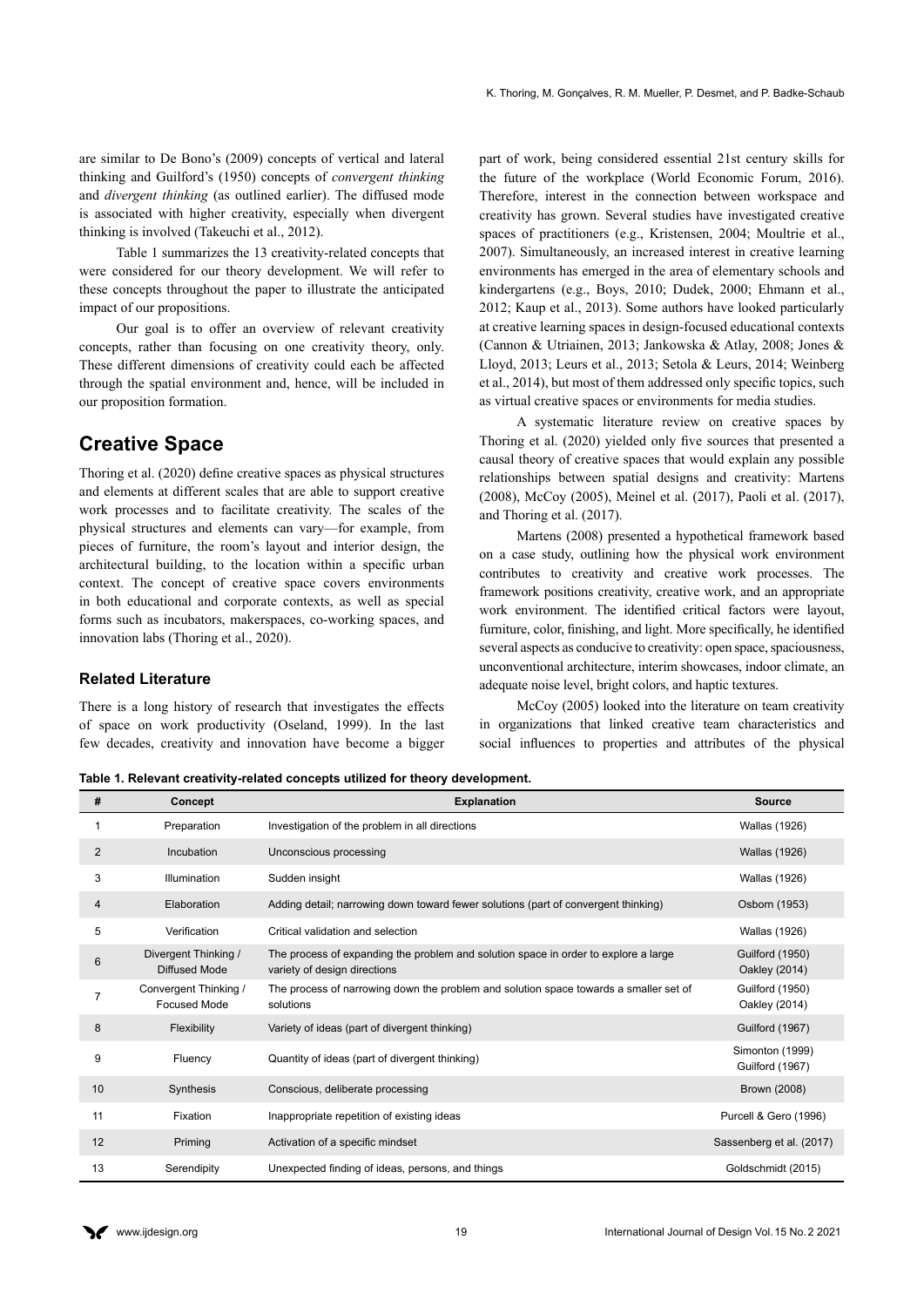office environment. Five categories that influence the physical environment and social behavior emerged from this literature review: spatial organization, architectonic detail, view, resources, and ambient conditions. She identified several aspects as positive for creativity: remoteness from the daily work, spaciousness, proximity and short distances, vistas in between and across rooms, face-toface meeting spaces, informal lounge areas, personalized space, writeable surfaces like whiteboards, and technical infrastructure.

Based on a literature review of 17 articles, Meinel et al. (2017) identified several categories of interest regarding creativity-supporting physical work environments: They defined five aspects regarding spatial layout (privacy, flexibility, office layout, office size, complexity), four space types (relaxing space, disengaged space, doodle space, unusual/fun space), and several tangible office elements (furniture, plants, equipment, window/ view, decorative elements, materials) as well as intangible office elements (sound, colors, light, temperature, smell). They summarized the results in a framework. They identified several aspects as supportive for creativity, such as available materials and tools, a good indoor climate, positive smells and sounds, complex shapes and ornaments, decoration and art, and greenery.

Paoli et al. (2017) presented a set of design characteristics that would be able to facilitate creativity, clustered into five different themes (home, sports and play, technology, nature, and symbolism). Among the aspects they identified as conducive to creativity were: field access, open space, spaciousness, greenery, cozy capsules, toys and games, sports facilities, communal tables, style and atmosphere, ambient light, bright colors, pale colors, and natural materials.

Thoring et al. (2017) investigated the possible impact of the physical environment on creativity in educational contexts. Based on eight semi-structured interviews, the authors presented a set of 12 propositions that tried to explain a positive impact of specific spatial designs on creativity. These propositions were: surprising space, space as a platform for ideas, creative chaos, visual stimuli, reduced stimulation, tactile/olfactory/acoustic stimuli, making spaces, open views, bodily activity and movement, playful and experimental atmosphere, creative labelling, and social interaction. The 12 propositions were supported by relevant literature. However, the results were limited to educational environments, only.

The analyzed literature has shown that although there have been a few attempts to explain the possible causal relationship between workspace and creativity, most sources did not provide a sound theoretical underpinning of existing creativity theories, and others were limited to specific (e.g., educational) contexts. Consequently, a comprehensive overview of the influence of a creative space in relation to general theories of creativity still needs to be developed (Thoring et al., 2020). With this study, we are attempting to provide a first step toward this endeavor.

There exist numerous further sources that address the concept of creative workspace designs from various angles. However, as this is outside of the goal of this paper, we refrain from discussing these sources in detail and, instead, refer the reader to the conclusive systematic literature review provided by Thoring et al. (2020).

# **Methodology**

# **Proposition Development**

According to Jaccard and Jacoby (2010) a causal theory can be developed either based on a grounded theory approach (Corbin & Strauss, 2014) or based on a confirmative approach involving experimental testing or some other form of theory validation. We pursue the first approach—grounded theory, which means that we constructed our propositions through the collection and analysis of qualitative data. More specifically, we conducted nine expert interviews and substantiated the resulting insights with related literature. A validation of the developed propositions is not part of this paper but dedicated to future work.

It is noteworthy that our developed propositions are probabilistic, not deterministic, which means that we searched for factors that make the outcome in general more likely (Jaccard  $\&$ Jacoby, 2010). We do not claim that these propositions are valid for everybody in all circumstances. Instead, we are interested in the rich insights related to possible contingencies. Therefore, our main sources for the propositions, besides literature, are qualitative interviews. This set of propositions leads us toward a qualitative probabilistic causal theory (Pearl, 2000) of creative workspace design.

# **Expert Interviews**

We conducted nine semi-structured interviews with experts from the fields of design education, innovation, product design, art, workplace furniture, office planning, urban planning, architecture, and interior design. We chose these experts in order to include corner cases that cover a wide variety of different perspectives on the topic of creative environments. The term *corner case*  (Langer et al., 2007; Meck, 2013) originates from the engineering discipline and refers to the approach to study extreme cases rather than averages. We pick-up on this concept and include interviewees as cases that could provide broad perspectives on creative work and behavior. The selected interviews provided insights into the topic from nine different angles:

- 1. Urban planning (URB): This expert is a design professor for social and communication design. Her research focus is on the relevance of public and urban spaces for designers.
- 2. Architecture (ARC): This expert is an architect with Henning Larsen Architects—an architectural firm specializing in cultural buildings. He was leading architect for the design of several architectural projects, including the planning, design, and building of a design school in Umeå, Sweden.
- 3. Interior design (INT): This expert is an architect and interior designer who was responsible for the redesign of the interior of the Hasso-Plattner-Institute (HPI) School of Design Thinking in Potsdam, as well as several spatial design projects in industry (e.g., with Google).
- 4. Furniture manufacturing (FUR): This expert is a workplace consultant for higher education at Steelcase Furniture Manufacturing who is responsible for the German-speaking European market.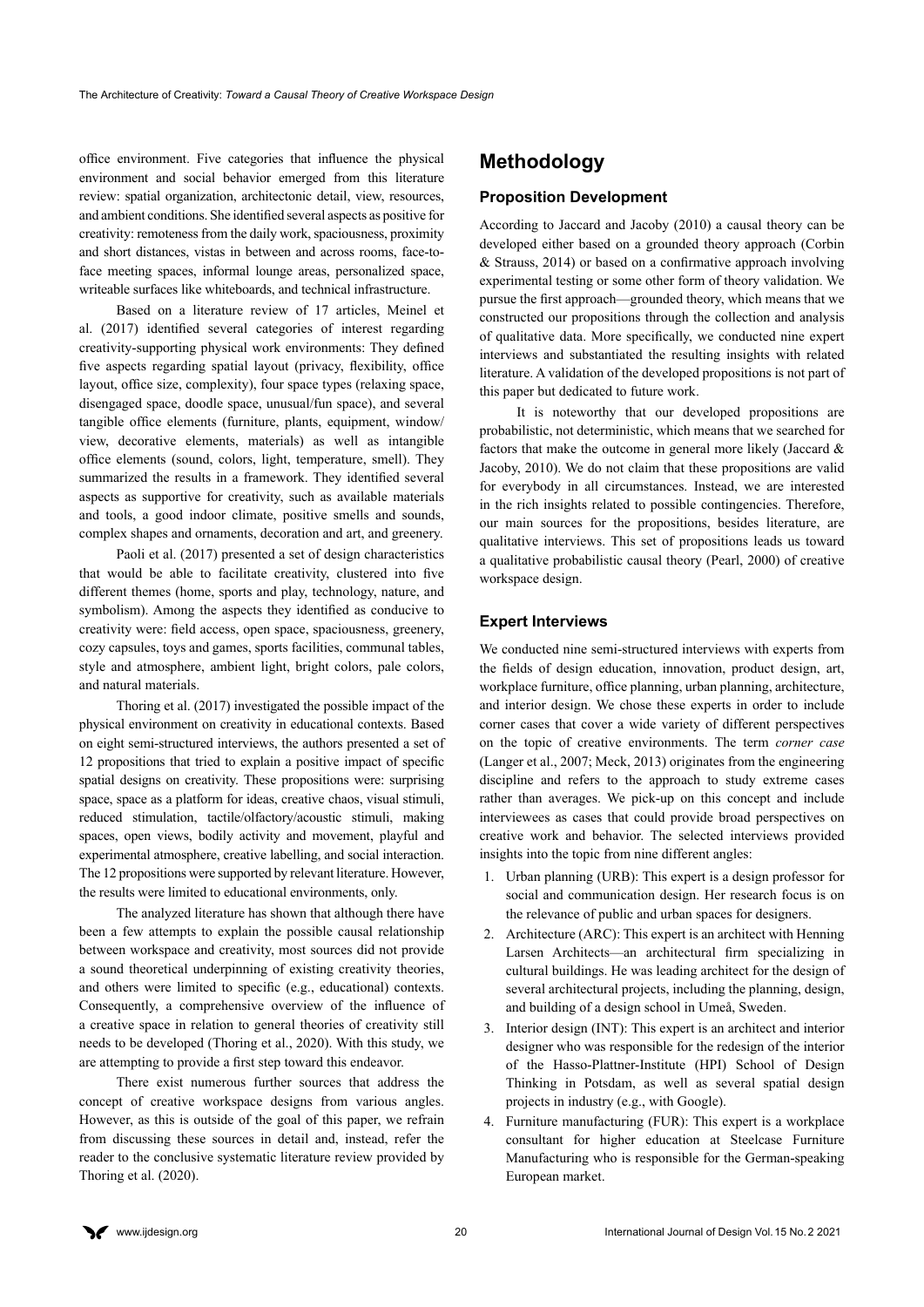- 5. Industrial Design Practice (ID): This expert is a design manager at a leading design consultancy, IDEO. He provides insights from his 15+ years of work experience in IDEO's different design offices around the world.
- 6. Office planning (OFP): This expert was part of the *Quickborner Team* office planning consultancy—a company that introduced open-plan offices in Germany in the late 1950s and then influenced the rise of the cubicle in the U.S. (Duffy & Hannay, 1992; Saval, 2014).
- 7. Innovation (INN): This expert is a renowned writer who has published several books about creativity and innovation. He provides insights into the innovator's mindset.
- 8. Design Thinking (DT): This expert is a professor for strategic design and design thinking, as well as a design thinking consultant for several start-ups and global companies.
- 9. Artistic spatial design (ART): This expert works as an artist and spatial designer. Among her broad professional experience is, for example, the design of the Berlin *grund\_schule der künste*—a school of art education for children that is associated with the Berlin University of the

Arts' Teacher Training Programs for Fine Arts. She provides a perspective on creative spaces that addresses the peculiarities of art education, design, and elementary schools.

Figure 1 illustrates the different experts' perspectives on creative space.

The selected experts also represent cultural diversity in terms of their countries of origin and their places of work. The covered nationalities include German, American, Venezuelan, and Swedish, and their places of work include the U.S., Germany, Denmark, Switzerland, and Austria. Table 2 shows an overview of the included interviewees.

A set of open questions guided the semi-structured interviews. We structured the interviews according to three categories. First, we asked about experiences or thoughts related to five spatial qualities (i.e., organizational culture, knowledge processing, social dimension, stimulation, and process enabler) as suggested by Thoring et al. (2018). The second set of questions is related to a space's general characteristics (materials, colors, furniture, etc.) and what impact these might have on creativity, and how important these characteristics are. Finally, we asked the interviewees about



**Figure 1. Nine expert interviews as corner case perspectives for creative space.**

|  |  |  | Table 2. Overview of expert interviewees. |
|--|--|--|-------------------------------------------|
|--|--|--|-------------------------------------------|

| #              | ID         | <b>Experience (years)</b> | <b>Main Expertise</b>                                                         |
|----------------|------------|---------------------------|-------------------------------------------------------------------------------|
|                | <b>URB</b> | $20+$                     | Professor for Urban and Social Design, Germany                                |
| 2              | <b>ARC</b> | $10+$                     | Architect for Umeå Design School, Sweden                                      |
| 3              | <b>INT</b> | $10+$                     | Interior Architect for HPI D-School, Potsdam, Germany                         |
| $\overline{4}$ | <b>FUR</b> | $15+$                     | Manager for Educational Furniture at Steelcase, Germany, Austria, Switzerland |
| 5              | ID         | $15+$                     | Design Manager at IDEO in the U.S. and Germany                                |
| 6              | DT         | $20+$                     | Professor for Strategic Design and Design Thinking, Venezuela                 |
| 7              | <b>INN</b> | $30+$                     | Writer and Professor for Innovation, the U.S.                                 |
| 8              | <b>OFP</b> | $45+$                     | Sociologist, Office Planner for Office Landscapes, Quickborner Team, Germany  |
| 9              | <b>ART</b> | $10+$                     | Spatial and Furniture Designer, Germany                                       |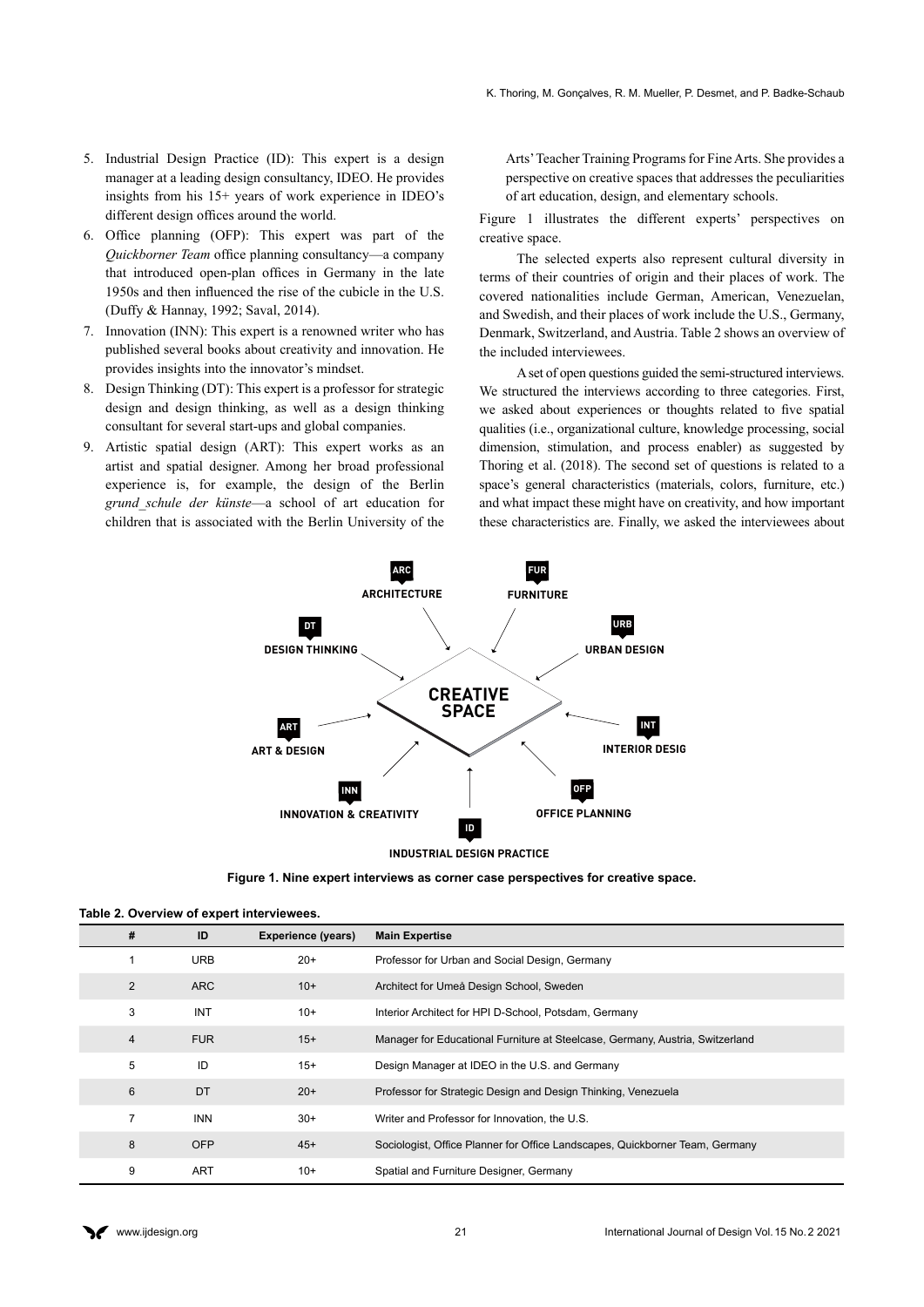their personal experiences in and preferences for their own work environments. All questions were open and allowed for the sharing of personal insights and stories beyond the prepared questions. The interviews were audio recorded and later transcribed (nonverbatim). The final nine interviews totaled 11.4 hours of audio data—an average of 86 minutes per interview. We transcribed and imported the interviews into Atlas.ti for further analysis.

# **Data Analysis and Proposition Formation**

To analyze the data, we iteratively developed a code structure based on the five spatial qualities (organizational culture, knowledge processing, social dimension, stimulation, and process enabler), as suggested by Thoring et al. (2018). Further code groups were added to identify the addressed impact of space on creativity, the prioritization (how important a certain characteristic was for the interviewees), and concrete characteristics of spatial designs (such as atmosphere, colors, or light).

Two of this paper's authors coded the interview data. We calculated an interrater agreement coefficient (Cohen's Kappa) of 0.70 by analyzing and comparing the codes from one jointly coded interview. For any identified disagreements, both raters discussed their ratings until they came to an agreement.

The first step of the analysis process was to filter all data against the code *creativity* because this study's main objective is to investigate the space's possible impact on creativity. We coded the data with this term in cases where the experts mentioned the term *creativity* either autonomously or after prompts from the interviewer and where quotes mentioned closely associated aspects such as *innovation* or *idea generation*. Thus, we coded 86 text segments where *creativity* was mentioned, which served as the basis for developing the propositions. In a second step, we checked these identified segments against other codes that appeared in close proximity because these aspects might also influence creativity. We ranked the resulting 161 adjacent codes according to the frequency with which they appeared in the interview texts. The most frequent occurrences were the sub-codes around *stimulation*  and *atmosphere*. Because these aspects might also have an impact on creativity, we cross-checked all the data for these codes to gain new insights. Using this procedure, we identified additional quotes that appeared to be highly relevant to spatial impact on creativity. The quotes were clustered according to emerging categories. The two researchers grouped, regrouped, split, named, and renamed the emerging categories in several iteration rounds, in order to identify the underlying concepts. This procedure was repeated until no further categories emerged—that is, to the point of theoretical saturation (Corbin & Strauss, 2014). The resulting ten propositions are described in detail in the following section.

# **Ten Propositions About the Impact of Space on Creativity**

In the following subsections, we present a set of ten propositions that suggest a possible influence of spatial characteristics on creativity, each of which is based on quotes from the interviews. The exemplary interview quotes constitute the main source for the development of each proposition. Where applicable, we provide relevant literature that supports (or possibly contradicts) the proposition. Figure 2 shows an abstracted graph that illustrates the possible cause-and-effect relationship between space and creativity. A spatial element or configuration could facilitate, enable, or activate a particular spatial construct (which gives name to the overall proposition) that might lead to a creativitysupporting event (the concepts described in Table 1). However, the space could also influence the construct in a negative way by reducing, limiting, or preventing the construct.

A spatial construct is influencing a creative aspect in an indirect (or *mediated*) causal relationship that includes a mediator (Jaccard & Jacoby, 2010). This mediator (in the diagram called *Explanation*) provides insights into the possible working mechanism of the proposition. Each proposition follows the same structure and is illustrated through such a graph. This abstracted *grammar* guided the further development of the ten propositions.

#### **Proposition 1:** *Sources*

P1: Space that provides visible sources is conducive to creativity.

#### *Experts' Input*

Designers often rely on visual stimulation for inspiration, which most of the interviews made evident. Such inspiring sources can be graphics and images, but also texts, books, models, materials, as well as toys and gadgets.



**Figure 2. Abstracted** *grammar* **that describes the causal relationship between space and creativity.**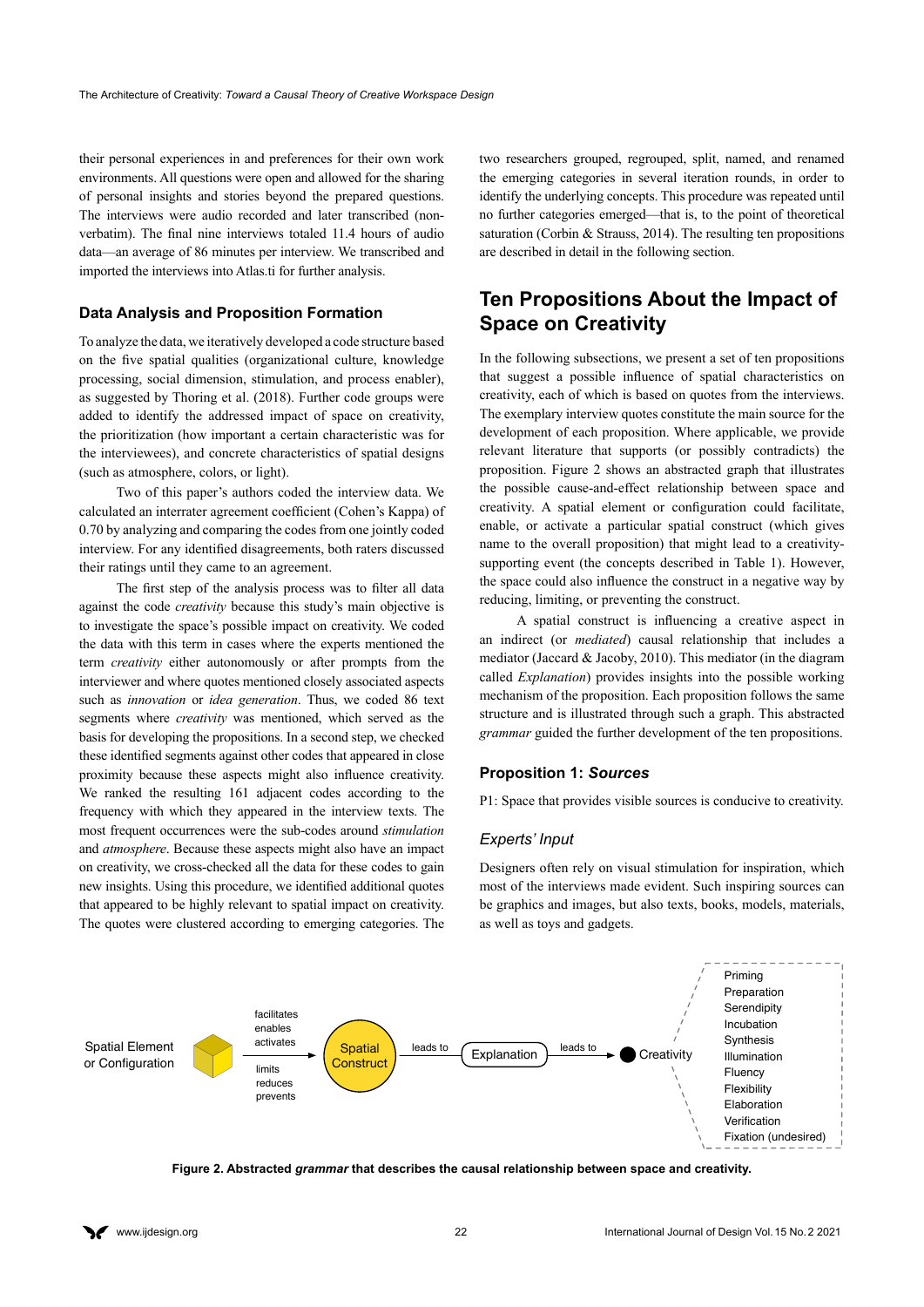Quote 1: It is important to have those things that we find inspiring at hand. We have a collection of old projects to show to new clients. And a material library, books, and project reports. (ART) [translated by author].

Quote 2: And if I start putting things or paintings on the walls and stuff, then I get a little bit distracted. […]. There are moments when distraction really pays off, and I think visual distraction creates ideas. (DT)

Quote 3: Sometimes I bring them a box of materials with unusual stuff for prototyping (pasta, for example). It is always a surprise moment. (DT)

# *Evidence From Literature*

This view is extensively supported by literature. Gonçalves et al. (2014) investigated the inspirational approaches of designers and identified a strong preference for visual material, mainly from the internet, but also from magazines and books. This preference seems to pay off at times, as there is a positive correlation between the presence of visual stimuli and the emergence of creativity (Goldschmidt & Smolkov, 2006). However, Goldschmidt and Sever (2011) and Gonçalves et al. (2013) also found that textual stimuli can be equally inspiring for creativity. Furthermore, the exhibition of sketches, either self-generated or created by colleagues, elicits *backtalk* (i.e., reinterpretation and reflection of visual material created; Schön, 1983). Backtalk from sketches can then elicit multiple reinterpretations and lead to creativity (Goldschmidt, 2003). Moreover, visible sources also contain knowledge that might be relevant to the creative process. However, an abundance of visible sources can be distracting or even result in creative chaos, which might hinder an effective workflow. At the same time, such *creative chaos* might lead to serendipity by providing unexpected findings (Baird et al., 2012). Clark (2007) described chaos and order as two interconnected elements of the creative process that must be in balance.

Quote 4: For me, messy is really inspiring. Yeah. I make connections when things are really messy. […] What is messy? Messy is not knowing where things are at the moment when you need them. Instead, you are finding things you were not looking for. And that is inspiring. (DT)

The degree of acceptable chaos depends on the project status. Although one may consider an abundance of visual sources to be tolerable during a project (caused by the project's own materials), one may also consider chaos produced by old materials from previous projects to be a hindrance at the beginning of a new project. This could also result in fixation (Cardoso & Badke-Schaub, 2011b; Crilly & Cardoso, 2017) because the presence of visible material from earlier projects bears the risk of getting stuck in those old thought patterns. Thus, space should facilitate a good balance of chaos and order.

Quote 5: I could not start a new project when the material from the previous one was still on my desk. No one would stick the new Post-it note on top of the old one. If you want to create something new, you need to start fresh, to create new associations. Otherwise, there's the risk of reproducing the same stuff again and again. During the project, however, it may be chaotic and messy [translated by author]. (INT)

### *Possible Spatial Facilitation*

Books and other texts provide a resource for research, whereas materials and objects (such as work models) can help with understanding structural or other design principles. In that way, sources can facilitate exploration of the context in various directions (preparation). In an environment displaying an abundance of sources and materials, unexpected findings, coincidental combinations, or mistakes can occur (serendipity). Visible sources allow individuals to make new connections between them, which leads to faster and easier development of many ideas (fluency) and can result in a greater variety of ideas (flexibility). However, the presence of sources may also lead to a limitation of originality and the inappropriate copying of existing ideas. This possible fixation effect is undesired and needs to be considered carefully when providing sources within the workspace.

A space that offers an effective degree of visible sources might, for example, be structured through storage facilities to keep order and provide shelves and showcases to display and provide books, materials, work models, or other relevant material. Writeable walls and pin boards allow for the collection of inspirational materials and relevant information, that can be removed and reused according to the project at hand. Figure 3 illustrates Proposition 1 as a causal graph.



**Figure 3. Components of Proposition 1—Sources.**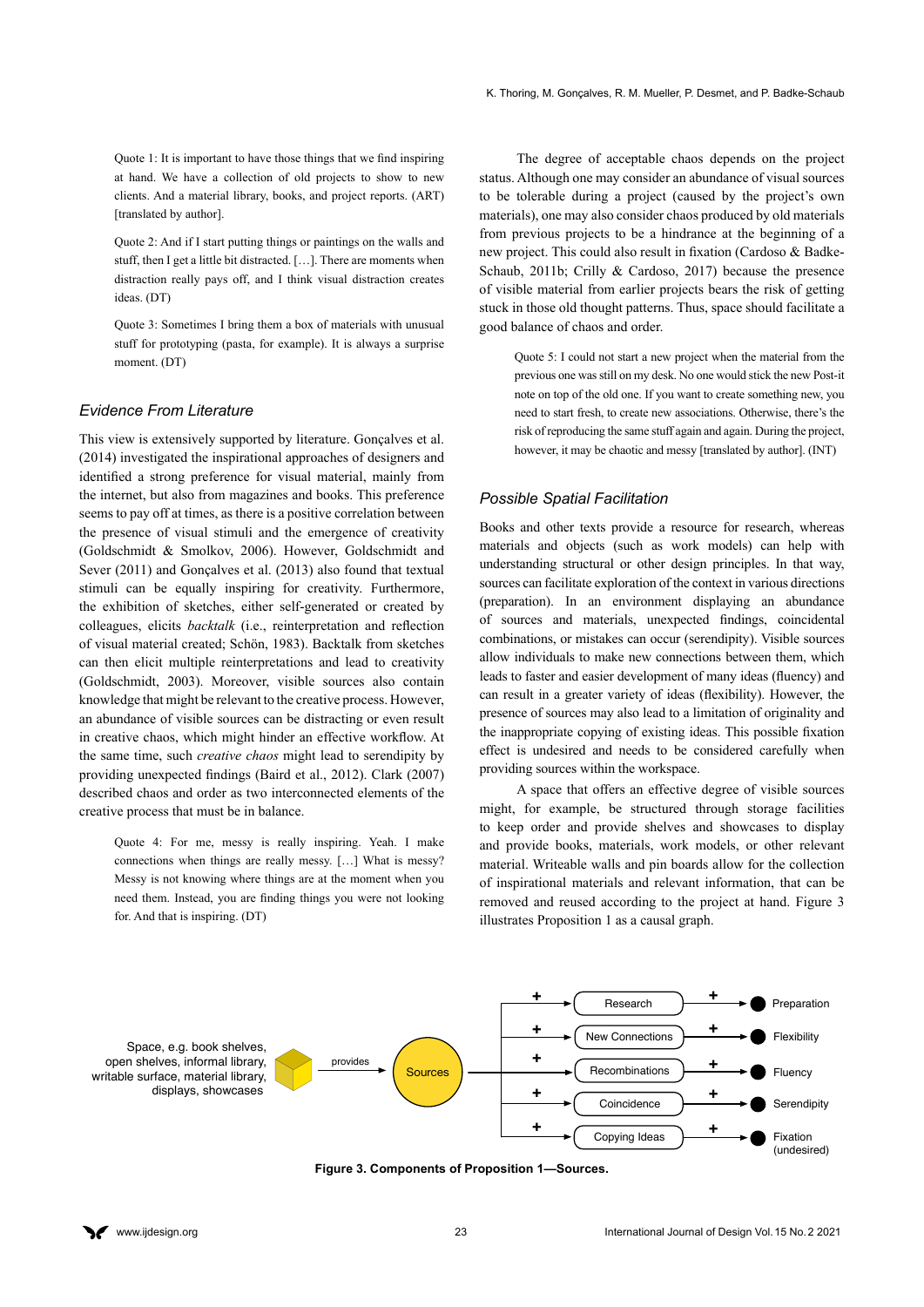# **Proposition 2:** *Void*

P2: Space that provides a void is conducive to creativity.

#### *Experts' Input*

Although visual stimulation can act as a source of inspiration, the opposite—reduced stimulation and a lack of visible sources—might also be conducive to creativity, according to our interviewees.

Quote 6: I prefer to have a white space, a white canvas, where I can spread out my thoughts. […] If you would fill everything with inspirational material, that would have to be removed later to leave empty space for the next project. (URB) [translated by author]

Quote 7: A space should be like a stage to be filled by its users. A room that wants to be the main actor is always a bit bothersome. (ID) [translated by author]

#### *Evidence From Literature*

Empty space (conveyed by reduced stimulation or white walls) might help the mind to lose focus and to wander (Baird et al., 2012). Moreover, people often express a tendency to fill an empty space to make it look complete, a phenomenon known as the *Zeigarnik effect* in Gestalt psychology (Zeigarnik, 1938). Hence, a provided void might trigger people to fill it with their own ideas, as suggested in the following quote.

Quote 8: I had this picture frame from my grandmother. I left it empty and I really like looking at it. I don't look at the frame; I look at the white space in the middle, and I project the ideas into it. (DT)

However, we see across our interviewees, that this is not a unanimous opinion. Some experts were skeptical about white spaces and expressed their wish for visual structures and stimuli.

Quote 9: A totally white and empty room is awful! If I was a very contemplative person, this might work, but since I'm a communicative person I think this is terrible. It depends on your personality. Even as a contemplative person this would be disturbing, if you look at the wall and there is no visual feedback. (OFP) [translated by author]

This could be explained by designers' personal preferences: those that require visual stimulation could be considered *inspiration seekers*, while those that prefer to rely on their experience and to work in white spaces can be called *inspiration avoiders* (Gonçalves et al., 2016). Furthermore, the current state of the project might also determine different needs regarding the abundance of sources (or lack thereof). For example, during the research phase, a lot of sources might be conducive, whereas later during synthesis, a lack of sources could help to maintain focus. We will elaborate further on this discrepancy in the discussion section of this paper.

#### *Possible Spatial Facilitation*

White walls or empty rooms with reduced stimuli facilitate the diffused mode, which can trigger an incubation phase. The emptiness can also lead to people projecting their own ideas into the void—that is, to trigger an illumination effect. And finally, the reduced presence of visible sources might also be able to minimize fixation effects, especially in people who prefer to work creatively without stimulation and are wary of fixation effects (Gonçalves et al., 2016)

White walls or empty rooms with reduced stimuli facilitate the diffused mode and invite people to project their own ideas onto them. Dedicated empty areas, such as empty poster frames, might invite people to express their own ideas even more. Neutral colors and clean walls without decoration could also have the desired effect. A well-organized storage system with closed shelves and drawers might help to keep order and minimize chaos. Figure 4 illustrates Proposition 2 as a causal graph.

### **Proposition 3:** *Encounters*

P3: Space that facilitates encounters and social interaction is conducive to creativity.

#### *Experts' Input*

Several experts stressed the importance of social interaction with creative people to share ideas and feedback. In fact, they suggested that the people are more important than the space. However, a well-designed creative space can facilitate and reinforce such encounters with co-workers, fellow students, or strangers.

Quote 10: All innovations basically emerge in the smoking corners, these informal spaces where everybody passes by and conversations come up. (URB) [translated by author].

Quote 11: We have designed those small extra stools that we place at each workstation. They indicate sort of an invitation… "Hey, come and sit next to me for a minute and see what I am working on." It encourages spontaneous feedback. (ART) [translated by author]

Quote 12: Access to citizens is an important factor, for example to do user research and conduct interviews. That's why we set up our space in the city center. (URB) [translated by author].

Quote 13: Our old office building was stretched over five floors. You literally would not meet some colleagues from the other floors for weeks. That's why we moved into this new building that is arranged more horizontally with lots of open-plan spaces. (ID) [translated by author]



**Figure 4. Components of Proposition 2—Void.**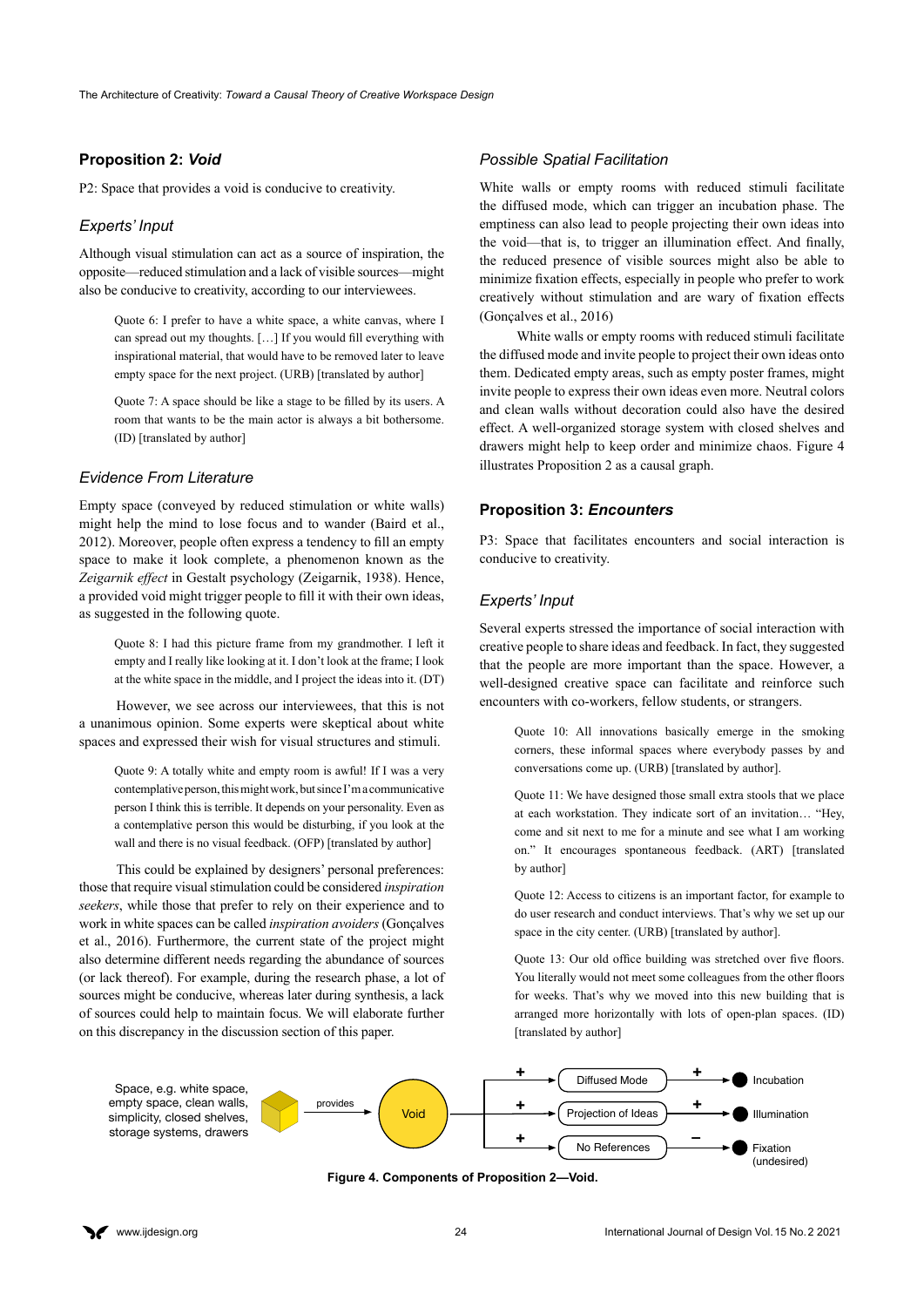#### *Evidence From Literature*

McCoy and Evans (2002) found that spaces that promote social interaction have a positive effect on creativity. Amabile (1983), Zuo et al. (2010), Shaw (2010), and Le Dantec (2010) also supported this proposition. According to Moenaert and Caeldries (1996), spatial proximity can lead to a higher quality of communication.

### *Possible Spatial Facilitation*

Relating *Encounters* to creativity concepts, several connections can be made. Chance encounters and related new input can lead to coincidences which might, in turn, lead to serendipity. Meeting people allows one to make new connections within existing knowledge, which can increase flexibility. And finally, field access to do user research can facilitate preparation.

Spatial instantiations that might support these effects are, among others, communal work areas or lounges that facilitate collaboration, proximity through reduced horizontal and vertical distance, open-plan office structures, as well as spare seats or high stools that provide better eye contact with passersby. Space can facilitate social interaction and chance encounters through several means, such as strategically positioned meeting points (e.g., copy machines), lounge furniture, or transparent walls, to name just a few examples. The location within the city determines access to user research. Figure 5 illustrates Proposition 3 as a causal graph.

#### **Proposition 4:** *Seclusion*

P4: Space that provides seclusion and reduced social interaction is conducive to creativity.

# *Experts' Input*

Although creativity can strive from interactions and collaboration, there are phases in the creative process that require individual work (Paulus, 2000). In those occasions, the opposite of personal encounters—seclusion and privacy—seems to have a positive effect on creativity.

Quote 14: If you need to think conceptually or be creative by yourself, you sometimes need this withdrawal space which is secluded—almost hermetically. You would have to exclude any distractions then. Maybe it could be with another person, but not more. (INT) [translated by author]

Quote 15: You need a place where you could be alone with your ideas and that is one of the things a lot of people forget when they are building creative spaces, either at schools or agencies. (INN)

### *Evidence From Literature*

The possibility to withdraw from frequent interruptions can help the mind to enter the focused mode (Immordino-Yang et al., 2012; Oakley, 2014). The focused mode (also called highly attentive state) is "a direct approach to solving problems using rational, sequential, analytical approaches" (Oakley, 2014, p. 12) and is mostly linked to the prefrontal cortex. Csikszentmihalyi (1990) introduced the term *flow*—a state of mind characterized by intense and focused concentration, which can be compared to the focused mode. The state of flow can also be conducive to creativity (Csikszentmihalyi, 1996).

Newport (2016) proposed privacy and reduced social interaction to allow efficient and focused work—a state of work that he called *deep work*. This view corroborates the concept of flow, although flow can also occur in social groups and does not necessarily require privacy. Both concepts do, however, propagate an elimination of distractions.

### *Possible Spatial Facilitation*

This focused or high-attentive state of mind allows one to critically elaborate and flesh out ideas, which would support elaboration and verification of ideas. Moreover, an undistracted environment allows for preparing the creative tasks, for example by conducting desk research. Spatial instantiations that might support these effects are, among others, booths or other capsules, high-back furniture, shields, partition walls or curtains, and private rooms. Sometimes, other means of avoiding disturbances might also be useful, such as providing headphones or temporarily blocking one's availability in social media or disconnecting email and phones. Figure 6 illustrates Proposition 4 as a causal graph.



**Figure 6. Components of Proposition 4—Seclusion.**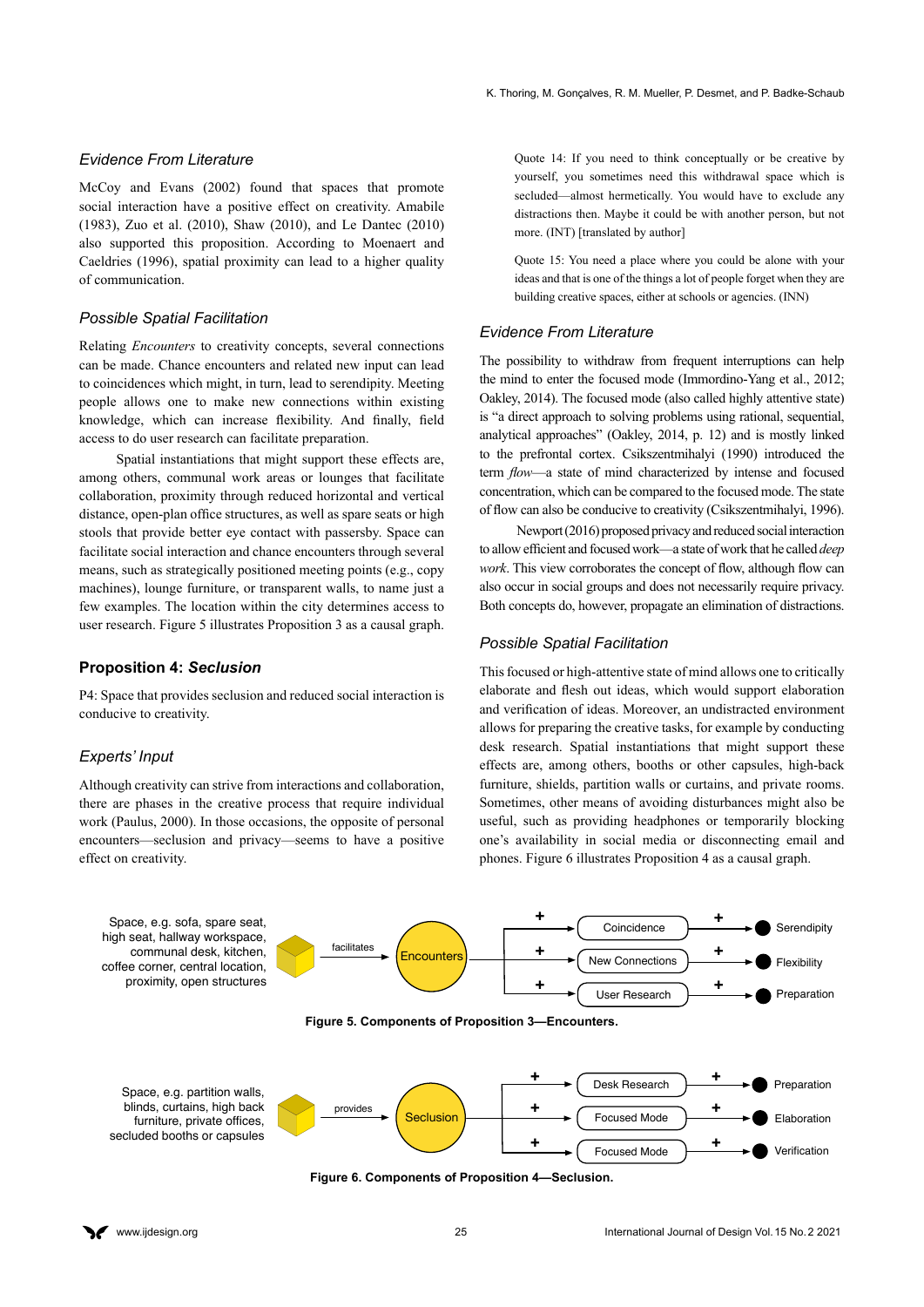# **Proposition 5:** *Ambiance*

P5: Space that provides a balanced ambiance is conducive to creativity.

### *Experts' Input*

In addition to visual stimuli, other senses can also be stimulated, which can influence creativity—for example, through sounds, smells, or tactility.

Quote 16: I think materials are hugely important; I'm a very tactile person. And I think in terms of representing and promoting creativity; I think material surroundings are very important. It's stimulating. (INN)

Quote 17: "Basically, every creative person is able to be creative anywhere. But sometimes the space does not allow that. Either I do not feel comfortable in there, or the light, the air, the atmosphere is not right [...] in a way space can hinder creativity." (FUR) [translated by author]

#### *Evidence From Literature*

According to Sarkar and Chakrabarti (2008), a stimulation is a *trigger* that activates one or more senses and, hence, initiates the creative search and exploration process. Consequently, triggers can occur through visual, auditory, olfactory, tactile, or gustatory stimulation of the five senses (Ludden et al., 2012). Such stimuli create a certain ambiance in the workspace.

Mehta et al. (2012) suggested that "a moderate (vs. low) level of ambient noise is likely to induce processing disfluency or processing difficulty, which activates abstract cognition and consequently enhances creative performance" (p. 785). Other research showed that an ambient sound level can even increase creativity in highly creative individuals (Toplyn & Maguire, 1991). Olfactory cues might also be able to enhance creativity, as shown by Gonçalves et al. (2017). Furthermore, tactile structures might add to the creativity-facilitation capabilities of a space. McCoy and Evans (2002) demonstrated the importance of using materials in creativity. Natural materials, such as wood, were considered important to creativity. In addition, plants and flowers can be beneficial to the ambiance in the workspace (Ceylan et al., 2008; McCoy & Evans, 2005). According to Plambech and Konijnendijk van den Bosch (2015), a natural environment can enhance creativity by facilitating the two first phases of a creative process—preparation and incubation.

#### *Possible Spatial Facilitation*

Sensorial stimuli—such as textures, comfortable light, the smell of coffee, or certain material smells (such as from woodworking) might lead to creativity. Other stimuli, like loud noises or

unpleasant smells, can quickly become annoying or distracting, however. A well-balanced composition with appropriate incongruities between stimuli, can be crucial to the constitution of a creative space. If present to an appropriate degree, the stimuli creating the ambiance of a space might be able to facilitate the incubation phase by stimulating unconscious processing of prior information. For example, a moderate level of relaxing background music can direct the mind toward the diffused mode. Also, a close proximity of certain stimuli (e.g., workshops or coffee stations) can provide for pleasant smells in the workspace. The abundance of lights, in addition to natural daylight, can improve the ambiance of a space. Providing means to get fresh air, such as outdoor access (e.g., balconies) or dedicated outdoor work areas, can be beneficial as well. Moreover, the presence of indoor plants to provide stimulation might be considered. Figure 7 illustrates Proposition 5 as a causal graph.

#### **Proposition 6:** *Views*

P6: Space that provides views is conducive to creativity.

#### *Experts' Input*

Windows providing an open view of nature or an urban environment, as well as vistas within buildings seem to have a positive effect on creativity and inspiration.

Quote 18: If I'm trying to write here and I'm trying to look for a creative idea, I always look outside the window. (DT)

Quote 19: … people passing by outside the window might distract me, but also could provide new input at the same time. (FUR) [translated by author]

Quote 20: There is a small couch near the [office] entrance. Sometimes I just go there for a 5 minutes break maybe just to look in the newspaper or just clear my mind. There you have this very nice overview; you don't see the whole thing but you see a lot of space there. You see the door where people go in and out which is fundamental that you can see who is coming in and leaving. That's one of my favorite spots. (ARC)

Quote 21: Vistas and window views are extremely important for me. Even if that reduces my privacy. I like to be connected to the sky. It lets the mind expand. (ART) [translated by author]

# *Evidence From Literature*

McCoy and Evans (2002) suggested that looking into a natural environment would foster creativity. The positive effect of window views is also suggested by several authors (Ceylan et al.,



**Figure 7. Components of Proposition 5—Ambiance.**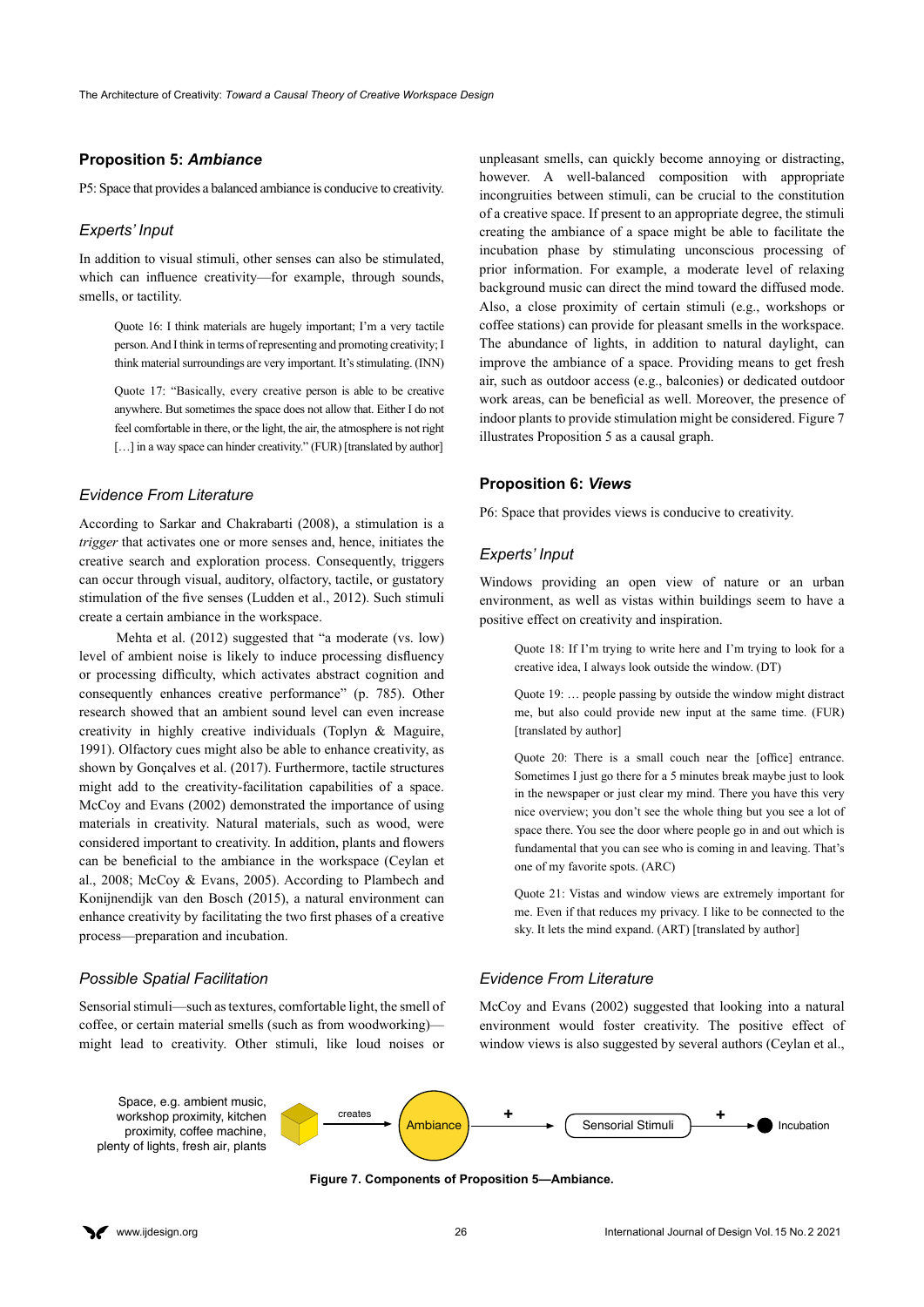2008; Dul et al., 2011; Dul & Ceylan, 2011, 2014). Conversely, Farley and Veitch (2001) could not confirm this hypothesis in their studies. Students in windowless rooms showed the same creative performance as those in rooms with a view. However, study participants confirmed a higher level of well-being when they were in rooms that provided a window view.

#### *Possible Spatial Facilitation*

The expansion of the mind into the outside world could activate a diffused mode of thinking and, hence, facilitate the incubation effect. Moreover, views across rooms can also provide visual stimuli and foster social interaction, which could lead to serendipity.

Large windows to the exterior, as well as window seats elevated to the sill, can enhance outdoor views. Vistas across rooms can be provided through nested open-plan offices with elevated platforms, transparent divider walls and glass doors, or other open structures, such as open shelves. Figure 8 illustrates Proposition 6 as a causal graph.

# **Proposition 7:** *Visual Cues*

P7: Space that provides visual cues is conducive to creativity.

#### *Experts' Input*

According to some of the interviewed experts, space can invite people to experiment, play, and try things out.

Quote 22: A design school needs to have a protected space, a safe space in which you can act as you want, say what you want, design what you want, and where you do not feel embarrassed. (INT) [translated by author].

Sometimes, just calling a space a *creative space* or an *innovation lab* can put someone in a mood that is receptive to creativity.

Quote 23: And, of course, there is the Innovation Lab and it [just the name] worked — it spread really fast like everybody was talking about it. Suddenly, everybody wanted to use it […]. But now, all of a sudden, everything is about innovation. (DT)

The historic atmospheres of creative surroundings seem to have a similar effect. People can be inspired to mimic historic role models from art and design who are still omnipresent through stories and discussions.

Quote 24: Well, the fact that Parsons is down in the Village, which has traditionally been the center of creativity in this city, is really important. I mean Jackson Pollock lived a block from here. The whole movement, abstract movement, they all lived here. (INN)

### *Evidence From Literature*

Bhagwatwar et al. (2013) studied brainstorming performance in virtual environments. Their results indicated that people perform more creatively in spaces that are labeled for creative activities.

This effect is not exclusive to literal labeling; also objects and atmospheres that indicate that playful and experimental behaviors are valued by the organization can have a similar result.

Quote 25: Especially when it is about creativity, it is important to get rid of pressure and high expectations. I would say 70% of our team plays table tennis. We also like to play soccer in the afternoon. [...]. Frequently, some toys and gadgets show up here. We had a drone and such nonsense. It leads to a better collaboration. (INT) [translated by author]

 Berretta and Privette (1990) studied the influence of play on creative performance and were able to confirm an outcome of significantly greater creative thinking skills in children who practiced flexible play. Furthermore, Lieberman (2014) suggested that the concept of play can instigate creativity by increasing spontaneity and supporting divergent thinking.

#### *Possible Spatial Facilitation*

The labeling of a space as specifically designated for creative activities can result in people being motivated for this type of task and adopting a creative mindset (priming). The encouragement of experimental behavior can increase the number of developed ideas (fluency) and might also facilitate experimentation and trial-and-error (verification).



**Figure 9. Components of Proposition 7—Visual cues.**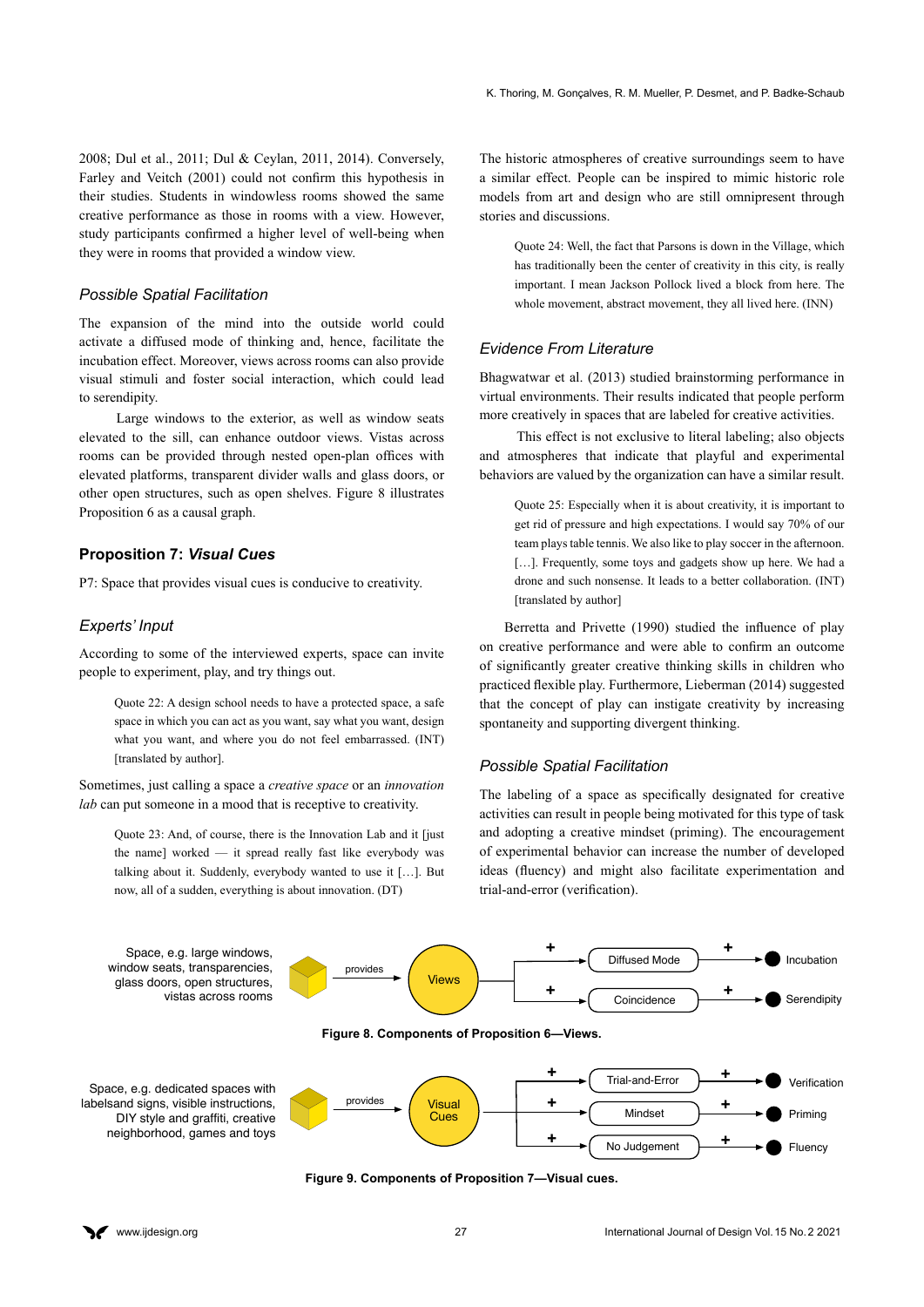Space can provide such encouragement through visual cues—for example, through providing labels and signs that visually represent mission statements and creative work ethics, or that suggest a specific creative behavior. Moreover, the playful or experimental design style of a space—for example, the presence of rough materials or graffiti wall paintings—can indicate that creativity would be appreciated there. Specific pieces of furniture, such as beanbags or hammocks, or a playful atmosphere with games and toys indicate that the organization values play and experimentation, and it also signals that an occasional break is invited. Figure 9 illustrates Proposition 7 as a causal graph.

# **Proposition 8:** *Activator*

P8: Space that activates bodily movement and participation is conducive to creativity.

#### *Experts' Input*

Several experts mentioned the positive effect of bodily activities, such as walking or performing sports.

Quote 26: Personally, I think the more you move the more you learn. There is a connection between your physical activity and your mind work, so to speak. There was always this old idea of when you walk, you think very well and you discuss very well when you walk. I don't know if it's fixed to everyone, but I can sense that importance of physical activity while thinking or doing some intellectual work. (ARC)

Quote 27: I feel very much creative when I'm moving in the space; for example, my best ideas I have when I'm walking […]. Somehow, movement triggers me a lot. (DT)

However, not only sport-like activities can have an impact on creativity. Manual work with your hands and active participation in the creative process might also be helpful. Instead of thinking about a problem, manually working on something can be conducive to creativity.

Quote 28: Somehow, you think differently when you touch things or when you try to build. You really come up with ideas that you cannot have come up by sketching or by looking out the window. You think different when you're making. (DT)

Quote 29: Yes, changing position of work is part of this, definitely. [...] I do believe that our brain works very well when we switch in between different thoughts like using your hands or your body doing something physically and using just your mind, so to speak, writing something or drawing; then, of course, you use your hands still, but it's in less extent than building something or doing something physically. This interplay in between activities is quite important. (ARC)

#### *Evidence From Literature*

In Ancient Greece, the Peripatetic School (Furley, 2003), founded by Aristotle, cultivated the habit that one should *think while walking*  (Csikszentmihalyi, 1996). Since then, bodily movement has been believed to be conducive to creative or intellectual thinking.

Oppezzo and Schwartz (2014) experimentally demonstrated that walking boosts creative ideation. Also, Gondola (1986), Steinberg et al. (1997), and Colzato et al. (2013) provided evidence that physical exercise positively affects creative performance.

Active movement (e.g., when walking or exercising) can set the brain into the relaxed state of mind, or diffused mode, in which the mind wanders and connects different areas of the brain in more relaxed ways (Oakley, 2014).

#### *Possible Spatial Facilitation*

A space can induce the relaxed state of mind by providing, for example, transition spaces that require walking between buildings to get from A to B, thus facilitating the incubation phase. Furthermore, vertical distances, such as layered floor plans with stairs, could have a similar effect. General outdoor access that motivates people to get away from their computers could also be considered.

More deliberate inclusion of facilities for exercising and sports could be beneficial as well, for example, by providing a gym or other infrastructure for exercising and team sports (table tennis, climbing walls, etc.). Moveable (swivel) chairs or furniture that allows or enforces different work positions might have a similar effect. Figure 10 illustrates Proposition 8 as a causal graph.

#### **Proposition 9:** *Platform for Ideas*

P9: Space that provides a platform for ideas is conducive to creativity.

#### *Experts' Input*

When working creatively, one needs some space to manifest one's ideas. This space can range from a Post-it note or a whiteboard to a writeable wall or a large studio to build things in.

Quote 30: The size of the space is extremely important. I had a smaller studio before and all my designs were smaller as well. A large space allows you to think bigger, create bigger ideas, and build bigger models. (ART) [translated by author]

Quote 31: Ideas manifest creativity, and that manifestation must be part of the process, and you manifest in different ways: workshop, studio, even if you are acting things out, you need a sort of stage. (INN)

Quote 32: One of my favorite pieces of furniture is this table with the integrated sheets of paper. It allows you to spontaneously capture ideas. (FUR) [translated by author]



**Figure 10. Components of Proposition 8—Activator.**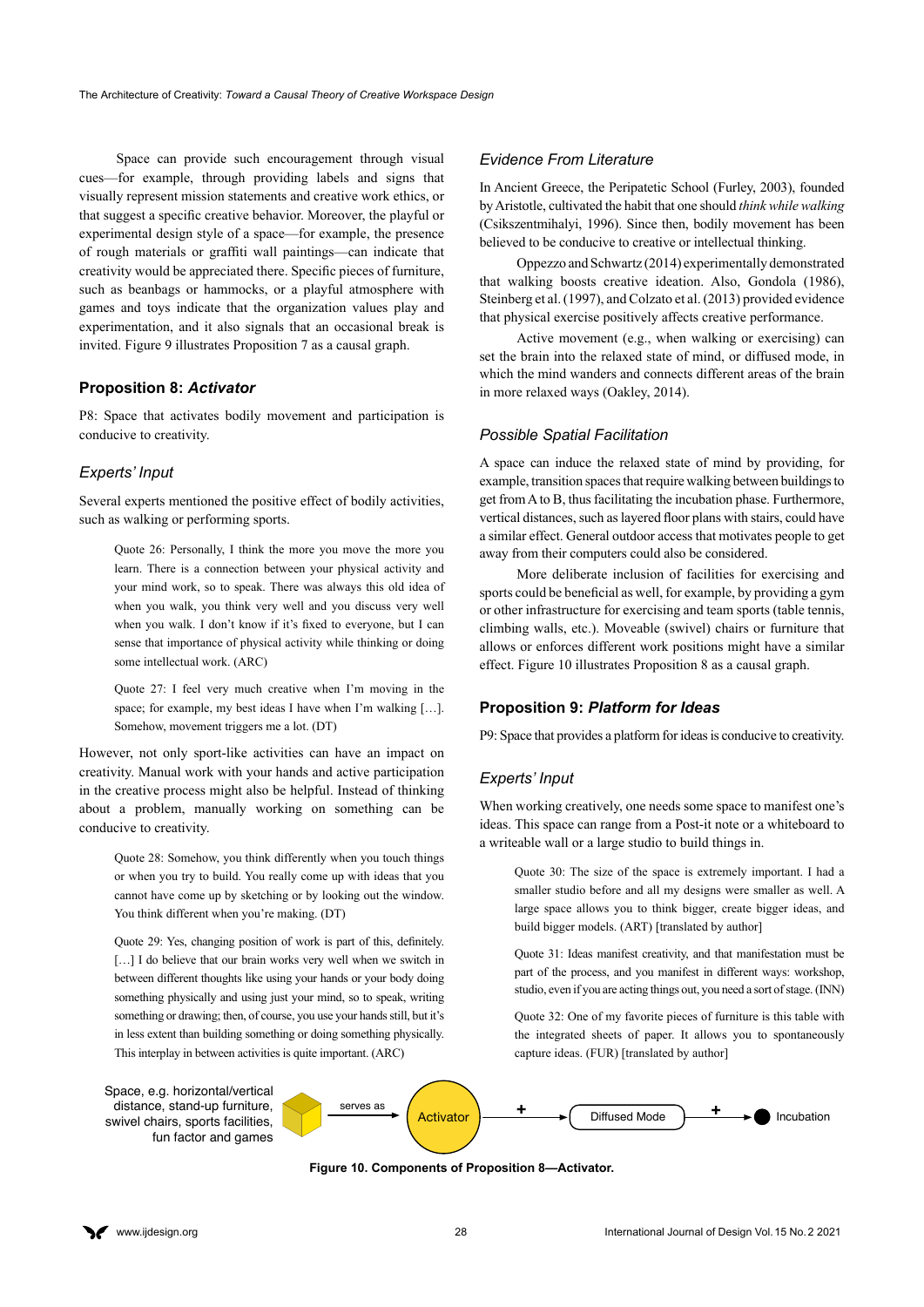### *Evidence From Literature*

Typical examples of such platforms for idea generation are innovation templates. Helminen et al. (2016) presented three different toolkits and showed how altering the design of these toolkits also changed the creative performance of the users. Similarly, Sadler et al. (2017) presented evidence of the correlation between modularity of a prototyping toolkit and the quality and quantity of users' ideas. We argue that the concept of boundary objects can explain these phenomena. Boundary objects (Star & Griesemer, 1989), such as sketches, canvases, or prototypes, are plastic enough for different communities to adapt and interpret information differently but robust enough to maintain informational integrity. They support distributed cognition by eliciting and capturing tacit knowledge through interactions with the boundary objects (Henderson, 1991). Boundary objects support social and individual creativity in several ways: by moving from vague ideas to more concrete representations; by producing records of mental thought outside of the individual memory; by providing means for others to critique, interact with, and build upon the ideas; and by establishing a common language of understanding (Fischer et al., 2005). Space can establish a platform for these boundary objects and act as a boundary object itself—a sort of boundary space.

Moreover, space as a *platform for ideas* invites the manifestation of an idea—for example, as a prototype. Youmans (2011) investigated the influence of prototyping and material use on fixation. Although he did not necessarily relate prototyping to creativity, one can argue that if fixation is reduced when working with physical materials, then prototyping can potentially support creativity. Fonseca et al. (2009) established a connection between prototyping and creativity within the domain of human-computer interaction in a computer engineering course.

### *Possible Spatial Facilitation*

A large (studio or workshop) space enables the creation of more or literally bigger ideas (e.g., building larger models). The larger the platform, the more possibilities one has for manifesting ideas, which can generate many solutions (fluency). When an idea appears suddenly during the incubation phase, it is helpful to have a platform available to represent the emerging idea (e.g., writeable surfaces throughout the workspace), which is useful to facilitate the possible occurrence of an illumination. Workshop facilities, tinker desks, and tools allow one to add details to ideas and

develop them further (elaboration). The idea manifestations also allow one to visualize, discuss, and validate ideas—either together with others or as a testable prototype (verification). Moreover, empty spaces (as outlined in Proposition 2, the *Void*) can serve as a platform for new ideas. Figure 11 illustrates Proposition 9 as a causal graph.

# **Proposition 10:** *Variation*

P10: Space that provides variation and change is conducive to creativity.

# *Experts' Input*

Several experts mentioned positive effects through varying work environments, change, and the related possibility to get new input and new perspectives.

Quote 33: Flex desks and room-sharing, where you have a new desk every morning, allows you to meet new people every day and gain new perspectives. (OFP) [translated by author]

Quote 34: I like to look at an environment that is not static but constantly changing and provides visible movement. (OFP) [translated by author]

Several experts stressed the positive effects of a varying work environment.

Quote 35: It is important to break proportions. The room itself can be rectangular, but this alone becomes boring; it needs some variations to loosen it up, such as small niches or parts with rounded shapes... this makes it livelier. (OFP) [translated by author]

While most experts stressed the positive effects of a changing, unusual, and even surprising work environment, also some negative thoughts were mentioned.

Quote 36: When I was working in this Frank Gehry building, you would think round fosters creativity and so on, but it was quite the opposite. There was no way of placing the tables inside that room. And when your space is constantly invaded because it's round and you have people walking behind you and so on, it just doesn't help you connect with the space. (DT)

Consequently, spaces that are too impractical for the intended activity might be impedimental to creativity.



**Figure 11. Components of Proposition 9—Platform for ideas.**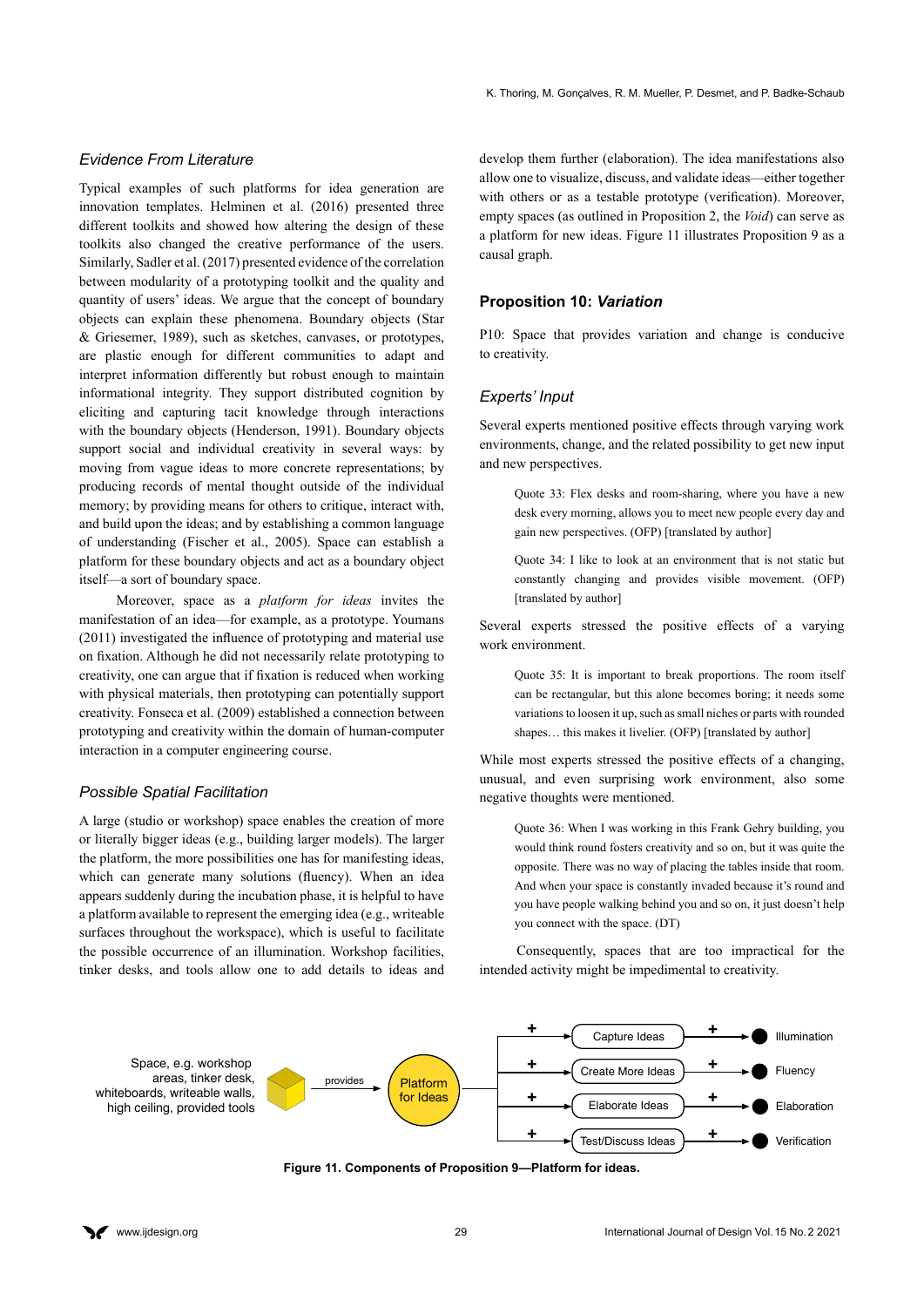# *Evidence From Literature*

Csikszentmihalyi (1996) reports on various artists and poets who have traveled away from their homes (i.e., familiar surroundings) in order to see new perspectives and get new input. The possibility of gaining new perspectives by switching spaces and moving into new surroundings can have a positive effect on creativity.

Nicolai et al. (2016) found indications that students had breakthrough ideas when they moved out of their normal workspace. According to Flipowicz (2006), surprise can cause a cognitive shift which very likely fosters creativity. This view is also supported by Grace and Maher (2015) and Becattini et al. (2017).

# *Possible Spatial Facilitation*

Strange or unexpected spaces that have unusual shapes resulting in *dead* or unused corners or that reveal surprising interiors or views can have a positive effect on creativity. Such surprising, unfamiliar, unexpected, or changing spaces trigger curiosity, provide new perspectives, and, hence, allow people to make new connections. This effect can result in an increased variety of ideas by establishing connections between different concepts (flexibility), or it can provide coincidences (serendipity).

Space might be able to provide variation and new perspectives—for example, through so-called flex desks, where people would choose a new work desk and thus meet new neighbors every day. Varying sizes of windows or views of busy and changing environments might also be conducive to creativity. Moreover, frequently updating exhibitions, as well as affording the possibility of changing the workspace (e.g., by providing outdoor work areas) can provide new insights. Figure 12 illustrates Proposition 10 as a causal graph.

# **Discussion**

Discussing the propositions in relation to the creative process, to related literature, and to each other, allows us to draw additional conclusions about how they can best be applied and what potential impact they might have. Subsequently, we offer a critical discussion of our approach and provide an outlook to future work.

#### **Propositions in Relation to the Creative Process**

Mapping the propositions to the relevant creativity concepts allows us to identify at which stage of the creative process a particular work environment might be beneficial. Figure 13 summarizes the suggested relations of propositions to creativity concepts in a diagram.

The overview presented in Figure 13 also resembles the creative process, with roughly ordered steps proceeding from left to right. Although this is not supposed to be a rigid, linear process but could be passed iteratively, it becomes evident that certain phases require different approaches. The psychological priming effect, which would put people in a mood receptive to creativity, is relevant throughout the entire process. Priming can mainly be addressed through visual cues (P7). In the preparation (or research) phase, sources (P1) are the most important aspect. Depending on the type of preparation, both encounters (P3) and seclusion (P4) can be beneficial—encounters during user research and seclusion during desk research. Serendipity occurs when unexpected insights show up during research. Those unexpected insights can be found either through sources (P1), encounters with people (P3), surprising views (P6), or variation (P10). Incubation requires a diffused mode, which is facilitated by unrelated tasks, such as sports or walking (P8), and a relaxing ambiance (P5) and views (P6). Reduced stimulation (P4) and lack of sources (void, P2) can also be beneficial. Synthesis requires a focused mode which can be supported by a void (P2) to eliminate distractions and a platform for ideas in order to structure thoughts and insights. Illumination requires similar environments as the incubation phase because the insight typically happens suddenly during incubation and, consequently, marks the end of this phase. We argue that illumination as such is difficult to trigger. Providing a void (P2) could be conducive to illumination because it might trigger people to project their ideas and to fill the void. Moreover, the environment can *prepare* for this moment of sudden insight, by providing an appropriate platform (P9) to capture this sudden idea (P9), such as writable walls or whiteboards. During idea development, encounters (P3) are useful to develop a greater number of ideas that are also more flexible. Sources (P1) can have the same positive effect on idea development, but these can also lead to fixation. This fixation effect could be reduced by providing a void (P2), instead. Variation (P10) can facilitate flexibility of ideas by providing varying input, whereas visual cues (P7), through deferring judgment and encouraging risktaking, can increase the number of ideas.

The elaboration phase needs an environment that allows focused work. Seclusion (P4) is important, as well as a platform for ideas (P9) to flesh out concepts and add detail to the solution. Finally, during the verification phase, platform for ideas (P9) is again important in order to build, present, and discuss the idea. Here, it is also beneficial to provide encounters with others so as to obtain feedback.

We suggest that phases of focused mode and convergent thinking—such as synthesis, elaboration, and verification—would require a work environment with reduced stimulation and fewer distractions, as well as appropriate infrastructure to capture and





**Figure 12. Components of Proposition 10—Variation.**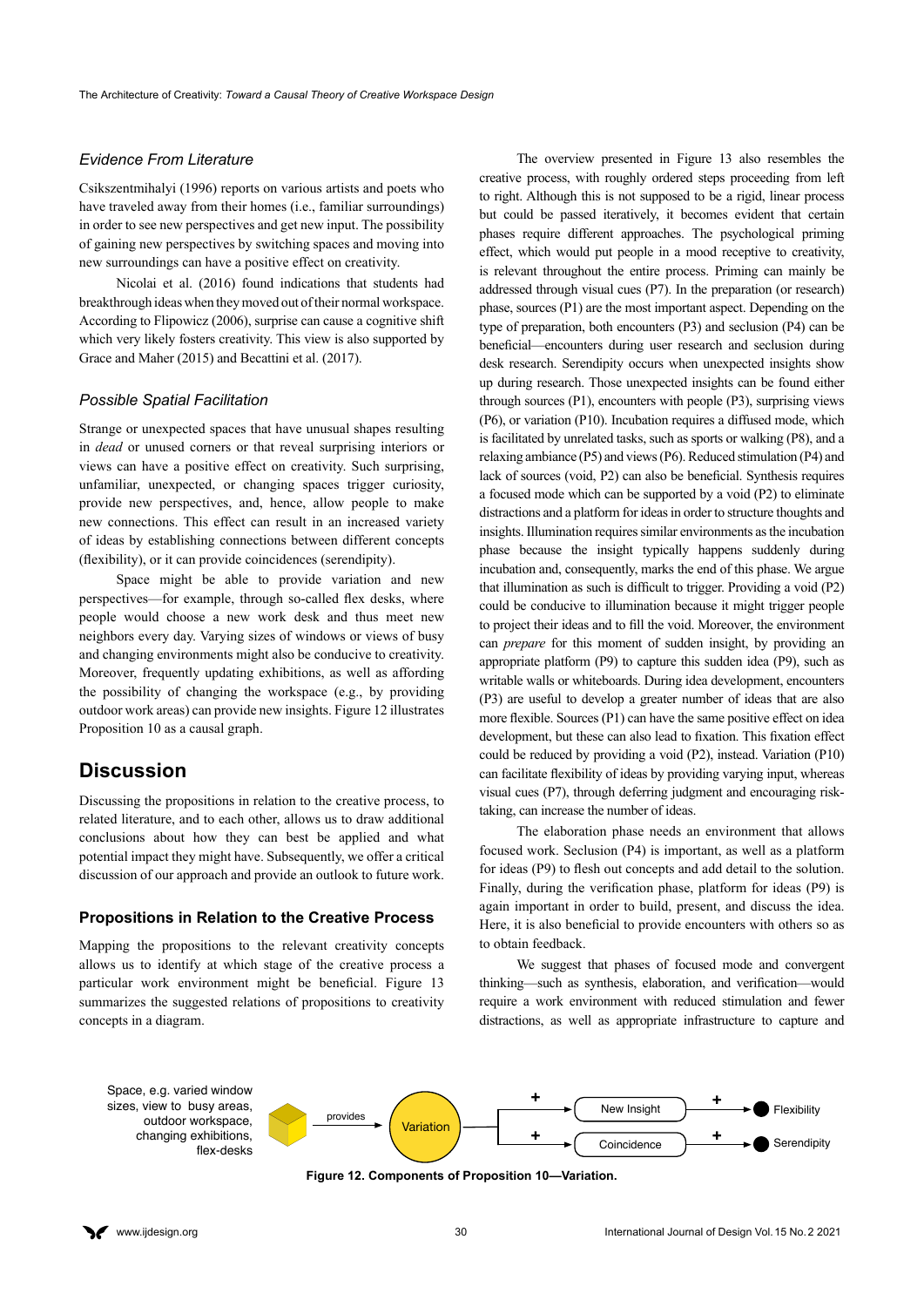

**Figure 13. Propositions relevant to the creativity concepts.** Fixation is negative for creativity; striped means a decreasing effect.

manifest ideas. In contrast, phases of diffused mode and divergent thinking—such as preparation and incubation—as well as the process of idea development would require more stimulation (through visible sources, variation, and activation), ambiance, and social interaction.

Fixation effects have to be considered carefully, because they can become a hindrance to creativity, by inducing people to repeat existing ideas or by not being able to break away from recurrent approaches to a problem. The striped proposition (P2, Void) indicates an impact of decreasing the strength of fixation, which, in turn, might be beneficial for creativity.

Csikszentmihalyi (1996) expressed some thoughts about the appropriate environment for facilitating creativity in relation to the phase of the creative process. He suggested that familiar or even humdrum environments would be better suited to the phase of preparation, while a different environment with novel stimuli and views might be more conducive to making new connections during incubation. Toward the end of the process, for elaboration and evaluation, one would need the familiar, ordered environment again to be able to finish the idea in a focused manner (Csikszentmihalyi, 1996).

Csikszentmihalyi's position partly corroborates our suggested theory. We also acknowledge that focused and diffused modes of thinking alternate in the creative process and that both require different environments. We agree that elaboration and verification require a focused mode of thinking and, hence, an undisturbed environment. However, we consider the preparation phase as the process of collecting insights and information on the topic, for which stimulating sources (and possibly encounters) are crucial. Although we agree that preparation is focused and should not be interrupted by distractions from real life, as suggested by Csikszentmihalyi (1996), we advocate the presence of sources and social interaction during this stage of the creative process. One possible explanation for this apparent mismatch between Csikszentmihalyi's view and our own might be that he is mainly focusing on traditional artistic fields (such as music, poetry, or fine arts) that consider the creative person as a lone genius, whereas we focus more on contemporary design and innovation processes that usually involve user research and team collaboration. Moreover, we added more detail to our model, both in terms of the creative process and the suggested environments, which allows us to be more specific with our suggested propositions.

#### **Proposition Relationships and Contradictions**

Some propositions appear to be contradictory. P1 (sources) and P2 (void) address opposite scenarios—that is, the presence or absence of visual sources. We argue that both concepts are relevant for creativity in different situations. The stimulation and knowledge provided through visual and other sources (P1) can facilitate research, provide new connections, allow recombination, and lead to coincidence. These aspects might be conducive to creativity for preparation, increase flexibility and fluency of ideas, and result in serendipity. The opposite—reduced stimulation and a lack of sources (P2)—can also be conducive to creativity by setting the mind to a diffused mode. Moreover, the lack of references could lead to more original ideas. Hence, this proposition can facilitate incubation and illumination, and it reduces the risk of fixation. Consequently, both constructs can have a positive impact on creativity, but at different process steps and using different mechanisms. In a similar vein, P3 (encounters) describes spatially initiated social interactions, whereas P4 (seclusion) refers to the opposite—the spatial separation from such interactions.

For these instances, we decided not to use one single construct with different degrees, but rather to define two different propositions with unique names for each construct. In this way, it was possible to also distinguish between different working mechanisms, creativity concepts, and design suggestions for each construct.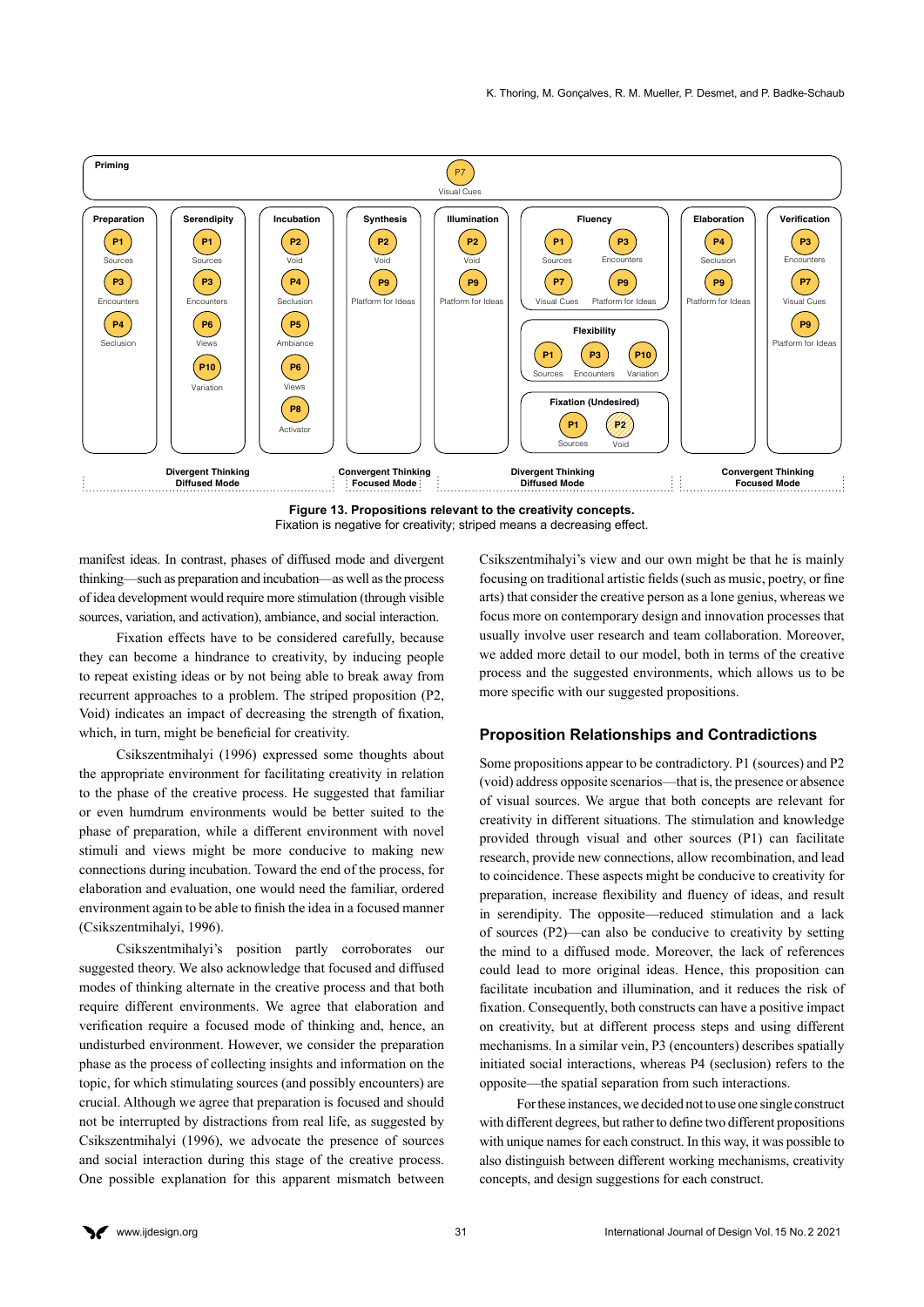There are several interrelationships between propositions. For example, a void (P2), such as a dead corner or an empty wall, can become a platform for ideas (P9) where people can install their own work. Furthermore, an activator (P8), such as an outdoor workspace or a sports facility, can lead to encounters (P3) and provide variation (P10).

We argue that these relations and interdependencies between propositions facilitate a better understanding of and the ability to impact the complex system of creativity-supporting work environments.

# **Conclusion**

In this paper, we presented a collection of ten propositions that constitute the first step toward a theory of the impact of spatial design on creativity. We developed the propositions empirically through grounded theory. Relevant quotes from nine expert interviews were clustered and analyzed in order to form the propositions. Relevant literature was added to provide theoretical underpinning.

The ten propositions are presented and discussed according to their possible impact on relevant creativity concepts related to the creative process, and in relation to existing literature.

However, the propositions still need to be validated in order to be considered a mature causal theory of creative space. Further research will have to provide practical evidence for the applicability and actual impact of the propositions. Hence, future work will include a search for real-life instantiations of creative spaces in order to map them against the ten propositions, as well as conducting experimental studies in order to validate them.

In conclusion, we argue that the ten propositions for creative workspace design presented in this paper can be of relevance to design practitioners because they may contribute to a better understanding of the possible influence of spatial design on creativity.

# **Critical Reflection and Limitations**

The work presented in this paper is subject to several limitations. First, the propositions were developed emerging from grounded theory and are not yet validated. Hence, the suggested impact of spatial design decisions on creativity needs to be considered with caution since there is no guarantee for their actual impact.

Secondly, the propositions are at this stage not operationalized. They are abstract and general and, hence, require people to invest additional effort to adapt them to their respective requirements and situations. While this allows the propositions to be applied in various contexts, they require the users to carefully consider any possible advantage and disadvantage. However, we argue that the work presented in this paper can facilitate this process by providing the theoretical underpinning of possible working mechanisms for each proposition.

Finally, despite our careful and systematic proposition development, the grounded theory approach cannot guarantee that the ten propositions show the full picture of possible impact of workspace design on creativity. There may be other influential factors in this context that were not mentioned by the experts.

# **Future Work**

The ten propositions presented in this paper are considered a starting point for further research. The next step would involve an empirical validation of the propositions. We envision the following strategies for validating the propositions in order to turn them into a mature theory of creative workspace design: (1) Conducting an additional case study in different creative organizations to explore patterns of physical workspace design. These identified patterns should then be mapped to the 10 developed propositions. (2) Conducting an additional study using the experience sampling method (Hektner et al., 2007) to enquire how people perform creative activities and how these activities are affected through spatial designs. (3) Conducting controlled experiments to question popular assumptions, such as *open space increases communication* or *chaos is creative*, that are actually myths in the layperson's understanding of creative space. Empirically testing such assumptions in a specific context may add to a broader understanding of the impact of the physical environment on the creative process and on design output. Researchers might find our propositions a valuable resource to investigate these questions further.

# **Contribution**

Notwithstanding the limitations mentioned above, we argue that the ten propositions presented in this paper constitute the nucleus of a theoretical investigation about the impact of physical workspace design on creativity.

In this paper, we demonstrate that creative space is a multidimensional concept that is affected by various parameters, such as the stage of the creative process and the creative tasks at hand. Hence, it cannot be addressed through a *one-fits-all* formula but instead needs to carefully consider the potential impact and sideeffects of particular design decisions. Simply copying a popular spatial design or designing the workspace based on intuition and taste bears the risk of unwanted effects. We offer an overview of the various dimensions of creativity and their possible relation to workspace design. The presented ten propositions offer additional theoretical underpinning about the working mechanisms of each proposition (labeled as a mediating *Explanation* within each causal graph). In that sense, they provide a generalizable understanding of how workspaces function and how they could be improved.

As a consequence, we argue that the ten propositions can support designers, educators, architects, spatial planners, and managers with taking deliberate design decisions. Architects and spatial planners can use the propositions as some sort of checklist and adapt them to their individual requirements when designing intended creative workspaces.

As Gabriela Goldschmidt outlined in an extended editorial in the *International Journal of Design Creativity and Innovation*, the need for a fundamental theory of design creativity persists (IJDCI Editorial Board, 2013). We argue that, with the ten presented propositions, we offer a small piece that might help to complete the bigger picture of a fundamental theory of design creativity.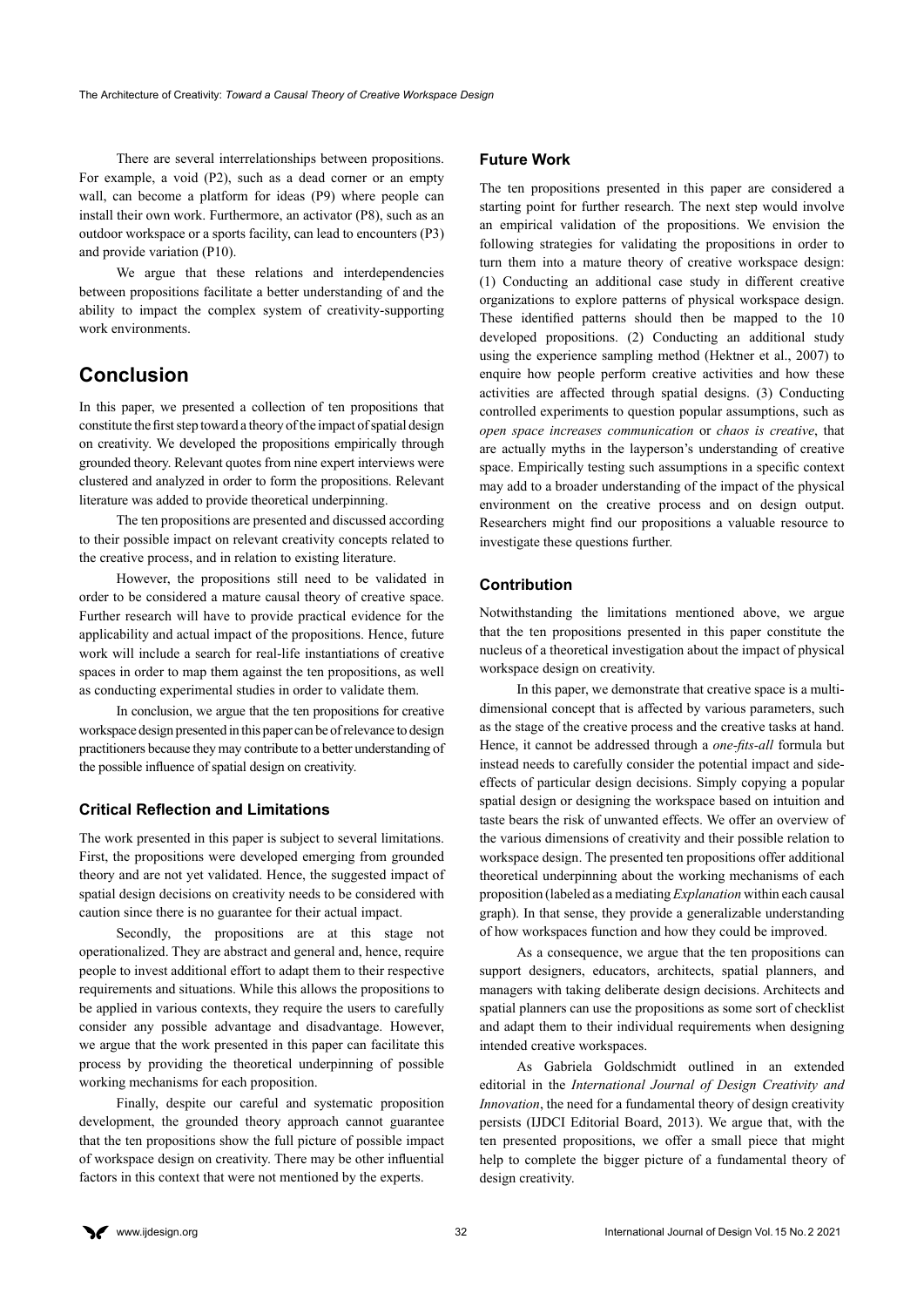# **Acknowledgements**

The authors acknowledge and thank the nine interviewed experts for their highly valuable insights that led to the development of the proposed theory. We also thank the journal editors and the reviewers for their valuable and constructive comments on the earlier versions of this manuscript.

# **References**

- 1. Amabile, T. M. (1983). *The social psychology of creativity.*  Berlin, Germany: Springer.
- 2. Amabile, T. M., Conti, R., Coon, H., Lazenby, J., & Herron, M. (1996). Assessing the work environment for creativity. *Academy of Management Journal, 39*(5), 1154-1184. [https://](https://doi.org/10.5465/256995) [doi.org/10.5465/256995](https://doi.org/10.5465/256995)
- 3. Baird, B., Smallwood, J., Mrazek, M. D., Kam, J. W. Y., Franklin, M. S., & Schooler, J. W. (2012). Inspired by distraction: Mind wandering facilitates creative incubation. *Psychological Science, 23*(10), 1117-1122. [https://doi.](https://doi.org/10.1177/0956797612446024) [org/10.1177/0956797612446024](https://doi.org/10.1177/0956797612446024)
- 4. Becattini, N., Borgianni, Y., Cascini, G., & Rotini, F. (2017). Surprise and design creativity: Investigating the drivers of unexpectedness. *International Journal of Design Creativity and Innovation, 5*(1-2), 29-47. [https://doi.org/10.1080/2165](https://doi.org/10.1080/21650349.2015.1090913) [0349.2015.1090913](https://doi.org/10.1080/21650349.2015.1090913)
- 5. Berretta, S., & Privette, G. (1990). Influence of play on creative thinking. *Perceptual and Motor Skills, 71*(2), 659- 666.<https://doi.org/10.2466/pms.71.6.659-666>
- 6. Bhagwatwar, A., Massey, A., & Dennis, A. R. (2013). Creative virtual environments: Effect of supraliminal priming on team brainstorming. In *Proceedings of the 46th Hawaii International Conference on System Sciences* (pp. 215-224). New York, NY: IEEE. [https://doi.org/10.1109/](https://doi.org/10.1109/HICSS.2013.152) [HICSS.2013.152](https://doi.org/10.1109/HICSS.2013.152)
- 7. Boden, M. A. (1996). *Dimensions of creativity.* Cambridge, MA: MIT Press.
- 8. Boys, J. (2010). *Towards creative learning spaces: Rethinking the architecture of post-compulsory education.*  London, UK: Routledge.
- 9. Brown, T. (2008). Design thinking. *Harvard Business Review, 86*(6), 84-92.
- 10. Brown, T. (2009). *Change by design: How design thinking transforms organizations and inspires innovation.* New York, NY: Harper Business.
- 11. Cannon, D., & Utriainen, T. M. (2013). Spaces supporting creative design work. In *Proceedings of the 15th International Conference on Engineering and Product Design Education*  (pp. 666-671). Glasgow, UK: The Design Society.
- 12. Cardoso, C., & Badke-Schaub, P. (2011a). Fixation or inspiration: Creative problem solving in design. *The Journal of Creative Behavior, 45*(2), 77-82. [https://doi.](https://doi.org/10.1002/j.2162-6057.2011.tb01086.x) [org/10.1002/j.2162-6057.2011.tb01086.x](https://doi.org/10.1002/j.2162-6057.2011.tb01086.x)
- 13. Cardoso, C., & Badke-Schaub, P. (2011b). The influence of different pictorial representations during idea generation. *The Journal of Creative Behavior, 45*(2), 130-146. [https://](https://doi.org/10.1002/j.2162-6057.2011.tb01092.x) [doi.org/10.1002/j.2162-6057.2011.tb01092.x](https://doi.org/10.1002/j.2162-6057.2011.tb01092.x)
- 14. Ceylan, C., Dul, J., & Aytac, S. (2008). Can the office environment stimulate a manager's creativity? *Human Factors and Ergonomics in Manufacturing & Service Industries, 18*(6), 589-602. <https://doi.org/10.1002/hfm.20128>
- 15. Clark, A. S. M. (2007). *Oscillating between chaos and order: Self organization in the creative process* (Doctoral dissertation). Concordia University, Montreal, Canada.
- 16. Colzato, L. S., Szapora Ozturk, A., Pannekoek, J. N., & Hommel, B. (2013). The impact of physical exercise on convergent and divergent thinking. *Frontiers in Human Neuroscience, 7*, Article 824.<https://doi.org/10.3389/fnhum.2013.00824>
- 17. Corbin, J., & Strauss, A. (2014). *Basics of qualitative research: Techniques and procedures for developing grounded theory.*  Thousand Oaks, CA: Saga.
- 18. Crilly, N., & Cardoso, C. (2017). Where next for research on fixation, inspiration and creativity in design? *Design Studies, 50*, 1-38.<https://doi.org/10.1016/j.destud.2017.02.001>
- 19. Csikszentmihalyi, M. (1990). *Flow: The psychology of optimal experience.* New York, NY: Harper & Row.
- 20. Csikszentmihalyi, M. (1996). *Creativity: The psychology of discovery and Invention.* New York, NY: HarperCollins.
- 21. Dantec, C. A. L. (2010). Situating design as social creation and cultural cognition. *CoDesign, 6*(4), 207-224. [https://doi.](https://doi.org/10.1080/15710882.2010.527009) [org/10.1080/15710882.2010.527009](https://doi.org/10.1080/15710882.2010.527009)
- 22. De Bono, E. (2009). *Lateral thinking*. London, UK: Penguin.
- 23. Dudek, M. (2000). *Architecture of schools: The new learning environments.* London, UK: Routledge.
- 24. Duffy, F., & Hannay, P. (1992). *The changing workplace.*  New York, NY: Phaidon Press.
- 25. Dul, J., & Ceylan, C. (2011). Work environments for employee creativity. *Ergonomics, 54*(1), 12-20. [https://doi.or](https://doi.org/10.1080/00140139.2010.542833) [g/10.1080/00140139.2010.542833](https://doi.org/10.1080/00140139.2010.542833)
- 26. Dul, J., & Ceylan, C. (2014). The impact of a creativitysupporting work environment on a firm's product Innovation performance. *Journal of Product Innovation Management, 31*(6), 1254-1267.<https://doi.org/10.1111/jpim.12149>
- 27. Dul, J., Ceylan, C., & Jaspers, F. (2011). Knowledge workers' creativity and the role of the physical work environment. *Human Resource Management, 50*(6), 715-734. [https://doi.](https://doi.org/10.1002/hrm.20454) [org/10.1002/hrm.20454](https://doi.org/10.1002/hrm.20454)
- 28. Ehmann, S., Borges, S., & Klanten, R. (2012). *Learn for life: New architecture for new learning.* Berlin, Germany: Gestalten.
- 29. Farley, K. M., & Veitch, J. A. (2001). *A room with a view: A review of the effects of windows on work and well-being*  (Report No. IRC-RR-136). Quebec, Canada: Institute for Research in Construction.
- 30. Filipowicz, A. (2006). From positive affect to creativity: The surprising role of surprise. *Creativity Research Journal, 18*(2), 141-152. [https://doi.org/10.1207/s15326934crj1802\\_2](https://doi.org/10.1207/s15326934crj1802_2)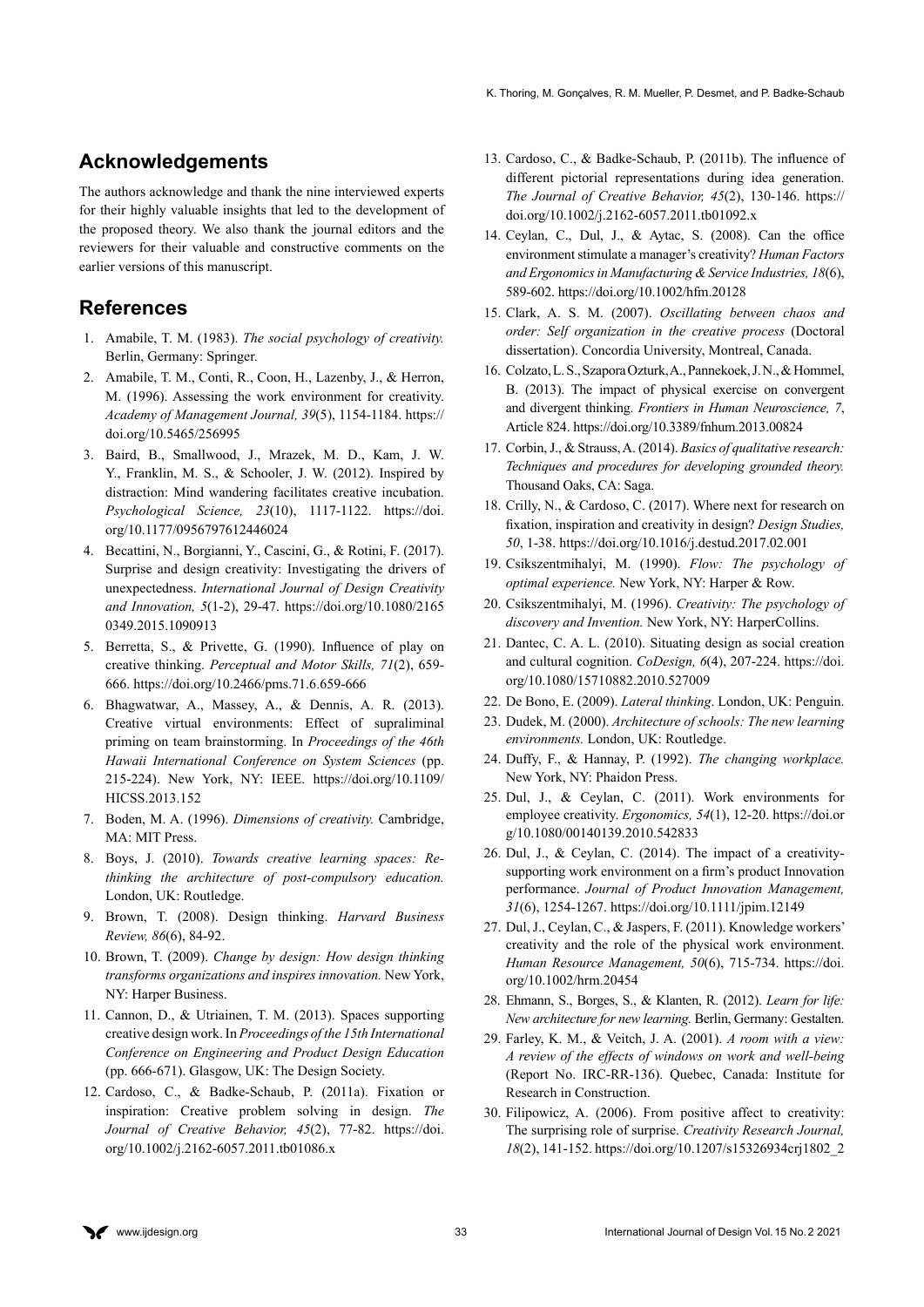- 31. Fischer, G., Giaccardi, E., Eden, H., Sugimoto, M., & Ye, Y. (2005). Beyond binary choices: Integrating individual and social creativity. *International Journal of Human-Computer Studies, 63*(4-5), 482-512. <https://doi.org/10.1016/j.ijhcs.2005.04.014>
- 32. Fonseca, M. J., Jorge, J. A., Gomes, M. R., Gonçalves, D., & Vala, M. (2009). Conceptual design and prototyping to explore creativity. In P. Kotzé, W. Wong, J. Jorge, A. Dix, & P. A. Silva (Eds.), *Creativity and HCI: From experience to design in education* (pp. 203-217). Berlin, Germany: Springer.
- 33. Furley, D. (2003). Peripatetic school. In S. Hornblower & A. Spawforth (Eds.), *The Oxford classical dictionary* (3rd ed.). Oxford, UK: Oxford University Press.
- 34. Gero, J. S. (1996). Creativity, emergence and evolution in design. *Knowledge-Based Systems, 9*(7), 435-448. [https://](https://doi.org/10.1016/s0950-7051(96)01054-4) [doi.org/10.1016/s0950-7051\(96\)01054-4](https://doi.org/10.1016/s0950-7051(96)01054-4)
- 35. Goldschmidt, G. (2003). The backtalk of self-generated sketches. *Design Issues, 19*(1), 72-88. [https://doi.org/10.1162/](https://doi.org/10.1162/074793603762667728) [074793603762667728](https://doi.org/10.1162/074793603762667728)
- 36. Goldschmidt, G. (2015). Ubiquitous serendipity: Potential visual design stimuli are everywhere. In J. S. Gero (Ed.), *Studying visual and spatial reasoning for design creativity*  (pp. 205-214). Berlin, Germany: Springer.
- 37. Goldschmidt, G., & Sever, A. L. (2011). Inspiring design ideas with texts. *Design Studies, 32*(2), 139-155. [https://doi.](https://doi.org/10.1016/j.destud.2010.09.006) [org/10.1016/j.destud.2010.09.006](https://doi.org/10.1016/j.destud.2010.09.006)
- 38. Goldschmidt, G., & Smolkov, M. (2006). Variances in the impact of visual stimuli on design problem solving performance. *Design Studies, 27*(5), 549-569. [https://doi.](https://doi.org/10.1016/j.destud.2006.01.002) [org/10.1016/j.destud.2006.01.002](https://doi.org/10.1016/j.destud.2006.01.002)
- 39. Gonçalves, F., Cabral, D., Campos, P., & Schöning, J. (2017). I smell creativity: Exploring the effects of olfactory and auditory cues to support creative writing tasks. In *Proceedings of the 16th IFIP Conference on Human-Computer Interaction* (pp. 165-183). Berlin, Germany: Springer. [https://hal.inria.fr/](https://hal.inria.fr/hal-01678473/document) [hal-01678473/document](https://hal.inria.fr/hal-01678473/document)
- 40. Gonçalves, M., Cardoso, C., & Badke-Schaub, P. (2013). Inspiration peak: Exploring the semantic distance between design problem and textual inspirational stimuli. *International Journal of Design Creativity and Innovation, 1*(4), 215-232. <https://doi.org/10.1080/21650349.2013.799309>
- 41. Gonçalves, M., Cardoso, C., & Badke-Schaub, P. (2014). What inspires designers? Preferences on inspirational approaches during idea generation. *Design Studies, 35*(1), 29-53. <https://doi.org/10.1016/j.destud.2013.09.001>
- 42. Gonçalves, M., Cardoso, C., & Badke-Schaub, P. (2016). Inspiration choices that matter: The selection of external stimuli during ideation. *Design Science, 2*, e10. [https://doi.](https://doi.org/10.1017/dsj.2016.10) [org/10.1017/dsj.2016.10](https://doi.org/10.1017/dsj.2016.10)
- 43. Gondola, J. C. (1986). The enhancement of creativity through long and short term exercise programs. *Journal of Social Behavior & Personality, 1*(1), 77-82.
- 44. Grace, K., & Maher, M. L. (2015). Specific curiosity as a cause and consequence of transformational creativity. In *Proceedings of the 6th International Conference on Computational Creativity*  (pp. 260-267). Provo, UT: Brigham Young University.
- 45. Guilford, J. P. (1950). Creativity. *American Psychologist, 5*(9), 444-454. <https://doi.org/10.1037/h0063487>
- 46. Guilford, J. P. (1967). T*he nature of human intelligence*. New York, NY: McGraw-Hill.
- 47. Hektner, J. M., Schmidt, J. A., & Csikszentmihalyi, M. (2007). *Experience sampling method: Measuring the quality of everyday life.* Thousand Oaks, CA: Sage.
- 48. Helminen, P., Ainoa, J., & Mäkinen, S. (2016). Designing user innovation toolkits: Exploring the interrelation between solution space and module library. *International Journal of Design Creativity and Innovation, 4*(3-4), 162-180. [https://](https://doi.org/10.1080/21650349.2015.1043351) [doi.org/10.1080/21650349.2015.1043351](https://doi.org/10.1080/21650349.2015.1043351)
- 49. Henderson, K. (1991). Flexible sketches and inflexible data bases: Visual communication, conscription devices, and boundary objects in design engineering. *Science, Technology & Human Values, 16*(4), 448-473. [https://doi.](https://doi.org/10.1177/016224399101600402) [org/10.1177/016224399101600402](https://doi.org/10.1177/016224399101600402)
- 50. IJDCI Editorial Board. (2013). Perspectives on design creativity and innovation research. *International Journal of Design Creativity and Innovation, 1*(1), 1-42. [https://doi.org/](https://doi.org/10.1080/21650349.2013.754657) [10.1080/21650349.2013.754657](https://doi.org/10.1080/21650349.2013.754657)
- 51. Immordino-Yang, M. H., Christodoulou, J. A., & Singh, V. (2012). Rest is not idleness: implications of the brain's default mode for human development and education. *Perspectives on Psychological Science, 7*(4), 352-364. <https://doi.org/10.1177/1745691612447308>
- 52. Jaccard, J., & Jacoby, J. (2010). *Theory construction and model-building skills: A practical guide for social scientists.*  New York, NY: The Guilford Press.
- 53. Jankowska, M., & Atlay, M. (2008). Use of creative space in enhancing students' engagement. *Innovations in Education and Teaching International, 45*(3), 271-279. [https://doi.](https://doi.org/10.1080/14703290802176162) [org/10.1080/14703290802176162](https://doi.org/10.1080/14703290802176162)
- 54. Jansson, D. G., & Smith, S. M. (1991). Design fixation. *Design Studies, 12*(1), 3-11. [https://doi.org/10.1016/0142-](https://doi.org/10.1016/0142-694x(91)90003-f) [694x\(91\)90003-f](https://doi.org/10.1016/0142-694x(91)90003-f)
- 55. Jones, D., & Lloyd, P. (2013). Which way is up? Space and place in virtual learning environments for design. In *Proceedings of the 2nd International Conference for Design Education Researchers* (pp. 552-563), Oslo, Norway: Oslo and Akershus University College of Applied Sciences.
- 56. Kaup, M. L., Kim, H.-C., & Dudek, M. (2013). Planning to learn: The role of interior design in educational settings. *International Journal of Designs for Learning, 4*(2), 41-55. <https://doi.org/10.14434/ijdl.v4i2.3658>
- 57. Kristensen, T. (2004). The physical context of creativity. *Creativity and Innovation Management, 13*(2), 89-96. [https://](https://doi.org/10.1111/j.0963-1690.2004.00297.x) [doi.org/10.1111/j.0963-1690.2004.00297.x](https://doi.org/10.1111/j.0963-1690.2004.00297.x)
- 58. Langer, J., Heinkel, U., Jerinic, V., & Müller, D. (2007). Analyse von Corner Cases und funktionaler Abdeckung auf Basis von Entscheidungsdiagrammen [Analysis of corner cases and functional coverage based on decision diagrams]. In *Proceedings of Dresdner Arbeitstagung Schaltungs- und Systementwurf* (pp. 23-28). Dresden, Germany. IMMS.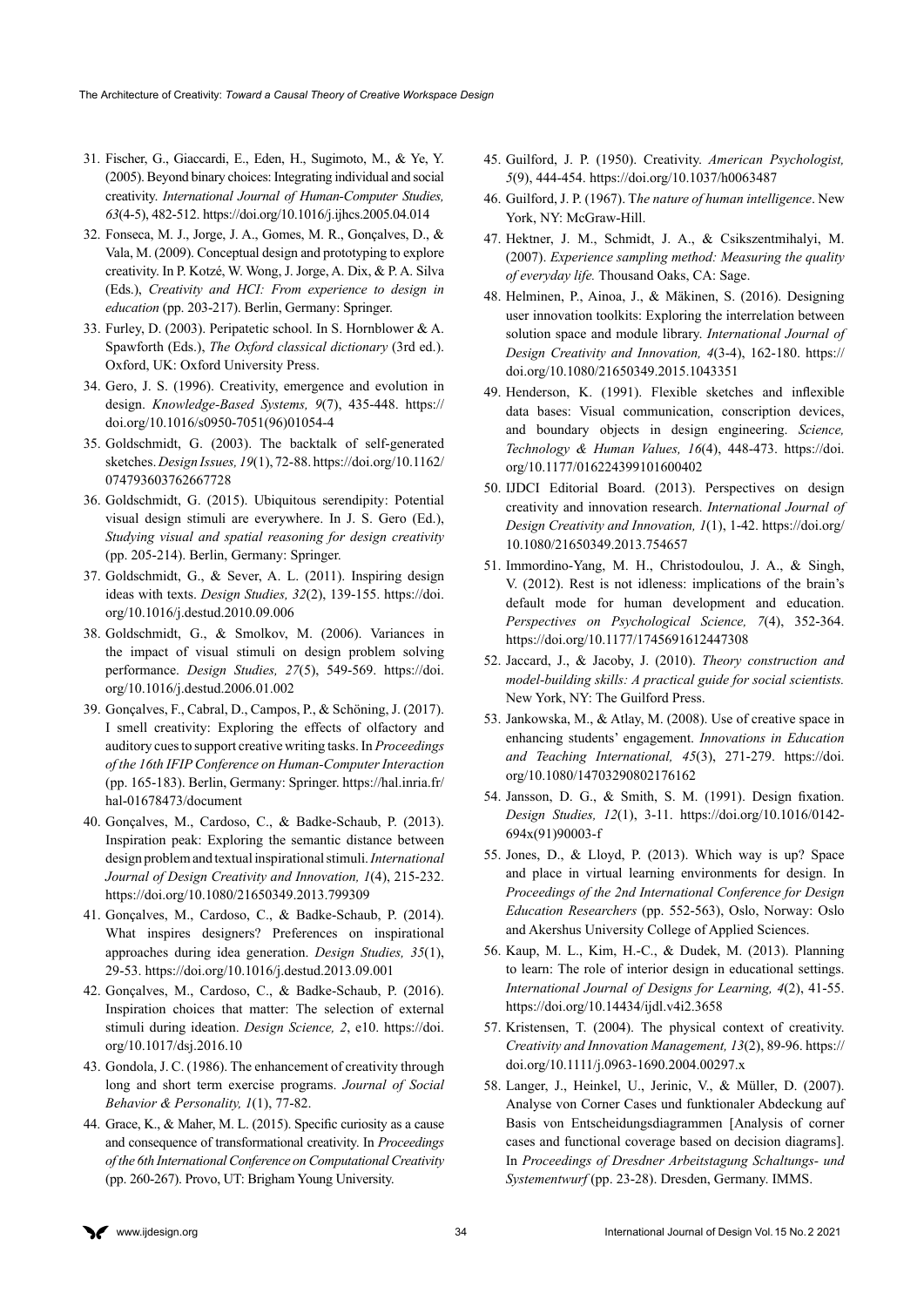- 59. Le Dantec, C. A. (2010). Situating design as social creation and cultural cognition. *CoDesign, 6*(4), 207-224. [https://doi.](https://doi.org/10.1080/15710882.2010.527009) [org/10.1080/15710882.2010.527009](https://doi.org/10.1080/15710882.2010.527009)
- 60. Leurs, B., Schelling, J., & Mulder, I. (2013). Make space, make place, make sense. In *Proceedings of the 15th International Conference on Engineering and Product Design Education* (pp. 844-849). Glasgow, UK: The Design Society.
- 61. Lieberman, J. N. (2014). P*layfulness: Its relationship to imagination and creativity.* Saint Louis, MO : Elsevier Science.
- 62. Ludden, G. D., Schifferstein, H. N., & Hekkert, P. (2012). Beyond surprise: A longitudinal study on the experience of visual-tactual incongruities in products. *International Journal of Design, 6*(1), 1-10.
- 63. Martens, Y. (2008). Unlocking creativity with physical workplace. In *Proceedings of the CIB W070 Conference in Facilities Management* (pp. 303-312). Edinburgh, UK: Heriot Watt University.
- 64. McCoy, J. (2005). Linking the physical work environment to creative context. *The Journal of Creative Behavior, 39*(3), 167- 189. <https://doi.org/10.1002/j.2162-6057.2005.tb01257.x>
- 65. McCoy, J., & Evans, G. W. (2002). The potential role of the physical environment in fostering creativity. *Creativity Research Journal, 14*(3-4), 409-426. [https://doi.org/10.1207/](https://doi.org/10.1207/s15326934crj1434_11) [s15326934crj1434\\_11](https://doi.org/10.1207/s15326934crj1434_11)
- 66. McCoy, J., & Evans, G. W. (2005). Physical work environment. In J. Barling, K. Kelloway, & M. Frone (Eds.), *Handbook of work stress* (pp. 219-245). Thousand Oaks, CA: Sage.
- 67. Meck, U. (2013). *Komplexitätsmanagement als Kompetenzmanagement. Eine funktionale Theorie erfolgskritischen Verhaltens beim Umgang mit Komplexität*  [Complexity management as competence management. A functional theory of success-critical behavior in dealing with complexity] (Doctoral dissertation). The University of Bamberg, Bamberg, Germany.
- 68. Mehta, R., Zhu, R., & Cheema, A. (2012). Is noise always bad? Exploring the effects of ambient noise on creative cognition. *Journal of Consumer Research, 39*(4), 784-799. <https://doi.org/10.1086/665048>
- 69. Meinel, M., Maier, L., Wagner, T., & Voigt, K.-I. (2017). Designing creativity-enhancing workspaces: A critical look at empirical evidence. *Journal of Technology and Innovation Management, 1*(1), 1-12.
- 70. Meusburger, P., Funke, J., & Wunder, E. (2009). *Milieus of creativity: An interdisciplinary approach to spatiality of creativity* (Vol. 2). Berlin, Germany: Springer.
- 71. Moenaert, R. K., & Caeldries, F. (1996). Architectural redesign, interpersonal communication, and learning in R&D. *Journal of Product Innovation Management, 13*(4), 296-310. [https://doi.org/10.1016/S0737-6782\(96\)00036-7](https://doi.org/10.1016/S0737-6782(96)00036-7)
- 72. Moultrie, J., Nilsson, M., Dissel, M., Haner, U. E., Janssen, S., & Van der Lugt, R. (2007). Innovation spaces: Towards a framework for understanding the role of the physical environment in innovation. *Creativity and Innovation Management, 16*(1), 53-65. [https://doi.org/10.1111/j.1467-](https://doi.org/10.1111/j.1467-8691.2007.00419.x) [8691.2007.00419.x](https://doi.org/10.1111/j.1467-8691.2007.00419.x)
- 73. Moussa, M. N., Steen, M. R., Laurienti, P. J., & Hayasaka, S. (2012). Consistency of network modules in resting-state fMRI connectome data. *Plos One, 7*(8), e44428. [https://doi.](https://doi.org/10.1371/journal.pone.0044428) [org/10.1371/journal.pone.0044428](https://doi.org/10.1371/journal.pone.0044428)
- 74. Newport, C. (2016). *Deep work: Rules for focused success in a distracted world.* Los Gatos, CA: Smashwords.
- 75. Nicolai, C., Klooker, M., Panayotova, D., Hüsam, D., & Weinberg, U. (2016). Innovation in creative environments: Understanding and measuring the influence of spatial effects on design thinkingteams. In H. Plattner, C. Meinel, & L. Leifer (Eds.), *Design thinking research* (pp. 125-139). Berlin, Germany: Springer.
- 76. Oakley, B. A. (2014). *A mind for numbers: How to excel at math and science (even if you flunked algebra).* New York, NY: Penguin.
- 77. Oppezzo, M., & Schwartz, D. L. (2014). Give your ideas some legs: The positive effect of walking on creative thinking. *Journal of Experimental Psychology: Learning, Memory, and Cognition, 40*(4), 1142-1152.<https://doi.org/10.1037/a0036577>
- 78. Osborn, A. F. (1953). *Applied imagination: Principles and procedures of creative problemsolving.* New York, NY: Scribners.
- 79. Oseland, N. (1999). *Environmental factors affecting office worker performance: A review of evidence.* London, UK: Chartered Institution of Building Services Engineers.
- 80. Paoli, D. D., Sauer, E., & Ropo, A. (2017). The spatial context of organizations: A critique of 'creative workspaces.' *Journal of Management & Organization, 25*(2), 331-352. [https://doi.](https://doi.org/10.1017/jmo.2017.46) [org/10.1017/jmo.2017.46](https://doi.org/10.1017/jmo.2017.46)
- 81. Paulus, P. (2000). Groups, teams, and creativity: The creative potential of idea-generating groups. *Applied Psychology, 49*(2), 237-262.<https://doi.org/10.1111/1464-0597.00013>
- 82. Pearl, J. (2000). *Causality: Models, reasoning, and inference.*  Cambridge, UK: Cambridge University Press.
- 83. Plambech, T., & Konijnendijk van den Bosch, C. C. (2015). The impact of nature on creativity–A study among Danish creative professionals. *Urban Forestry & Urban Greening, 14*(2), 255-263[. https://doi.org/10.1016/j.ufug.2015.02.006]( https://doi.org/10.1016/j.ufug.2015.02.006)
- 84. Purcell, A. T., & Gero, J. S. (1996). Design and other types of fixation. *Design Studies, 17*(4), 363-383. [https://doi.org/10.1016/](https://doi.org/10.1016/s0142-694x(96)00023-3) [s0142-694x\(96\)00023-3](https://doi.org/10.1016/s0142-694x(96)00023-3)
- 85. Raichle, M. E., & Snyder, A. Z. (2007). A default mode of brain function: A brief history of an evolving idea. *NeuroImage, 37*(4), 1083-1090. <https://doi.org/10.1016/j.neuroimage.2007.02.041>
- 86. Sääksjärvi, M., & Gonçalves, M. (2018). Creativity and meaning: Including meaning as a component of creative solutions. *Artificial Intelligence for Engineering Design, Analysis and Manufacturing, 32*(4), 365-379.<https://doi.org/10.1017/S0890060418000112>
- 87. Sadler, J., Shluzas, L., & Blikstein, P. (2017). Building blocks in creative computing: Modularity increases the probability of prototyping novel ideas. *International Journal of Design Creativity and Innovation, 5*(3-4), 168-184. [https://doi.org/1](https://doi.org/10.1080/21650349.2015.1136796) [0.1080/21650349.2015.1136796](https://doi.org/10.1080/21650349.2015.1136796)
- 88. Sarkar, P., & Chakrabarti, A. (2007). Development of a method for assessing design creativity. In *Proceedings of the International Conference on Engineering Design* (pp. 349-350). Glasgow, UK: The Design Society.